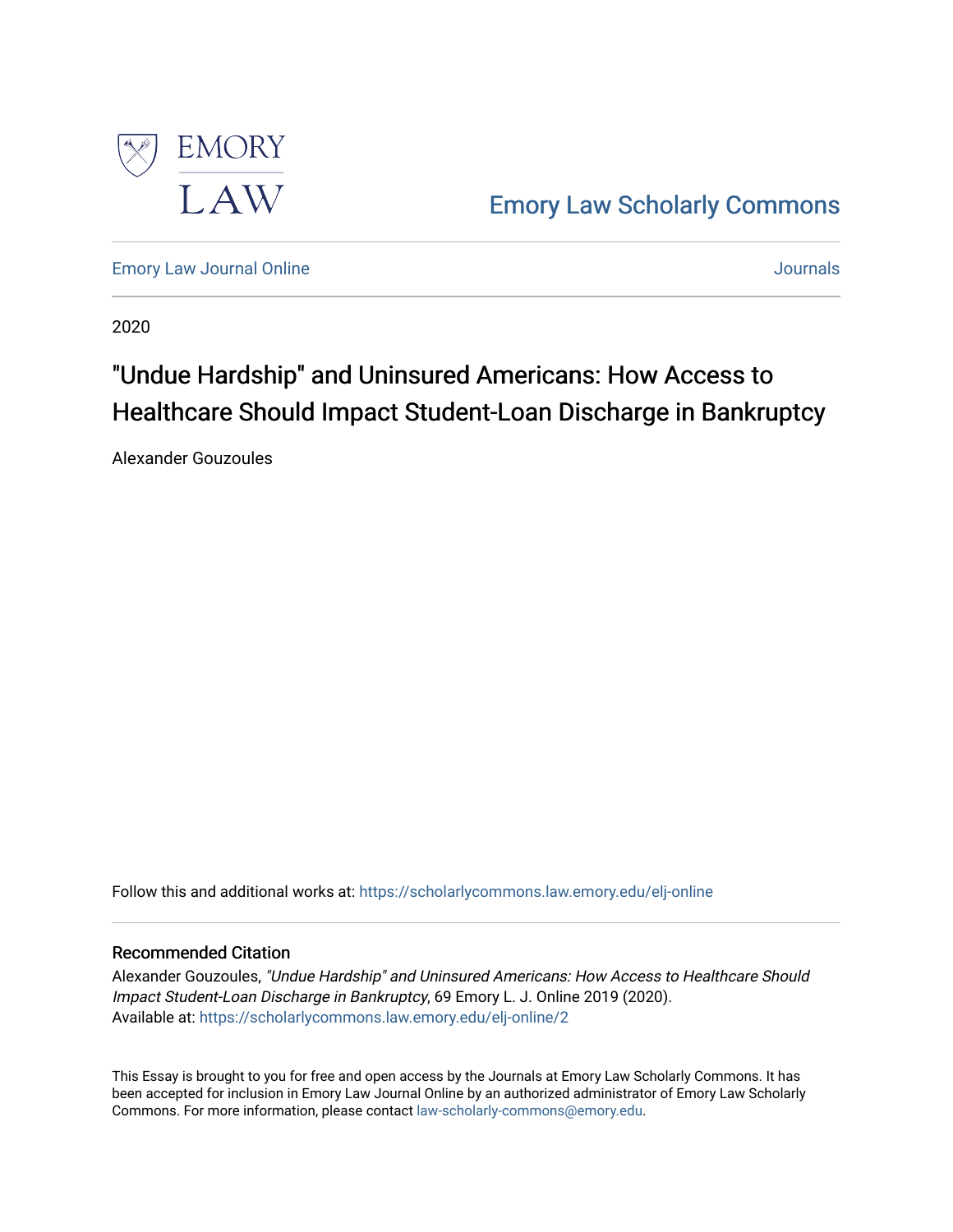# **"UNDUE HARDSHIP" AND UNINSURED AMERICANS: HOW ACCESS TO HEALTHCARE SHOULD IMPACT STUDENT-LOAN DISCHARGE IN BANKRUPTCY**

#### *Alexander Gouzoules*[∗](#page-1-0)

#### **INTRODUCTION**

American student-loan debt has reached a staggering sum. Student loans rank below only housing as the second-largest form of household debt, with \$1.4 trillion outstanding.<sup>[1](#page-1-1)</sup> From 1990 to 2016, average college tuition rose by 57% at private universities and 93% at public ones, an increase both enabled by and contributing to the growth of student borrowing.<sup>[2](#page-1-2)</sup> Debtors with student loans are forced to accept jobs more quickly than their debt-free peers and thus earn less than those peers for years following graduation.[3](#page-1-3) These loans affect all borrowers but create a disparate burden on minority and first-generation college students, who rely on them to finance their education, cite them as a primary reason for dropping out, and fall behind on payments at disproportionate rates.<sup>4</sup> Default rates are high: federal loans taken out in 2009 had reached a three-year default rate exceeding 13% by 2013.<sup>5</sup> These dire statistics are likely to worsen as the economic impacts of the ongoing COVID-19 pandemic are fully realized. Echoing prescient concerns expressed by Rep. William D. Ford upon passage of the Higher Education Act of 1965, some commentators have worried that the increase in student-loan borrowing has created an "Indentured Generation."[6](#page-1-6)

Exacerbating the burden imposed by student loans is a widespread belief technically incorrect but largely borne out in practice—that such debt is "not dischargeable in bankruptcy."<sup>[7](#page-1-7)</sup> In a typical voluntary bankruptcy proceeding

<span id="page-1-0"></span><sup>∗</sup> J.D., *cum laude*, Harvard Law School, 2014; M.A., Stanford University, 2011; B.A., Emory University, 2008. The author gratefully acknowledges Samin Mossavi, Rashmi Borah, Eric Pettis, Keaston Hall, Josh Lee, and the staff of the *Emory Law Journal Online* for providing thoughtful comments and edits during the unprecedented working conditions caused by the COVID-19 pandemic.

<span id="page-1-1"></span><sup>1</sup> *See* Judith Scott-Clayton, *The Looming Student Loan Crisis Is Worse Than We Thought*, 2 BROOKINGS INST.: EVID. SPEAKS REP. 1, 3 (2018).

<span id="page-1-2"></span><sup>2</sup> Fenaba R. Addo, Jason N. Houle & Daniel Simon, *Young, Black, and (Still) in the Red: Parental Wealth, Race, and Student Loan Debt*, 8 RACE & SOC. PROBS. 64, 64 (2016).

<span id="page-1-3"></span><sup>3</sup> Holger M. Mueller & Constantine Yannelis, *The Rise in Student Loan Defaults*, 131 J. FIN. ECON. 1, 1 n.1 (2019) (finding that student-loan borrowers spend 8.3% less time on their post-graduation job search and earn 4.2% less annually in their first ten years after graduation).

<span id="page-1-4"></span><sup>4</sup> *See* Addo et al., *supra* note 2, at 65; BD. OF GOVERNORS OF THE FED. RESERVE SYS., REPORT ON THE ECONOMIC WELL-BEING OF U.S. HOUSEHOLDS IN 2017 45 (2018). 5 Joseph E. Stiglitz, *Student Debt and the Crushing of the American Dream*, N.Y.TIMES (May 12, 2013),

<span id="page-1-5"></span>https://opinionator.blogs.nytimes.com/2013/05/12/student-debt-and-the-crushing-of-the-american-dream/; *see also* Robert C. Cloud & Richard Fossey, *Facing the Student-Debt Crisis, Restoring the Integrity of the Federal Student Loan Program*, 40 J.C. & U.L. 467, 469 (2014) ("Student-loan default rates have gone up relentlessly in recent years.").

<span id="page-1-6"></span><sup>6</sup> Daniel A. Austin, *The Indentured Generation: Bankruptcy and Student Loan Debt*, 53 SANTA CLARA L. REV. 329, 330 (2013).

<span id="page-1-7"></span><sup>7</sup> *E.g.*, Mueller & Yannelis, *supra* note 3, at 1. *See also* Rosenberg v. N.Y. State Higher Educ. Servs. Corp., 610 B.R. 454, 459 (Bankr. S.D.N.Y. 2020) ("[M]ost people (bankruptcy professionals as well as lay individuals) believe it impossible to discharge student loans.").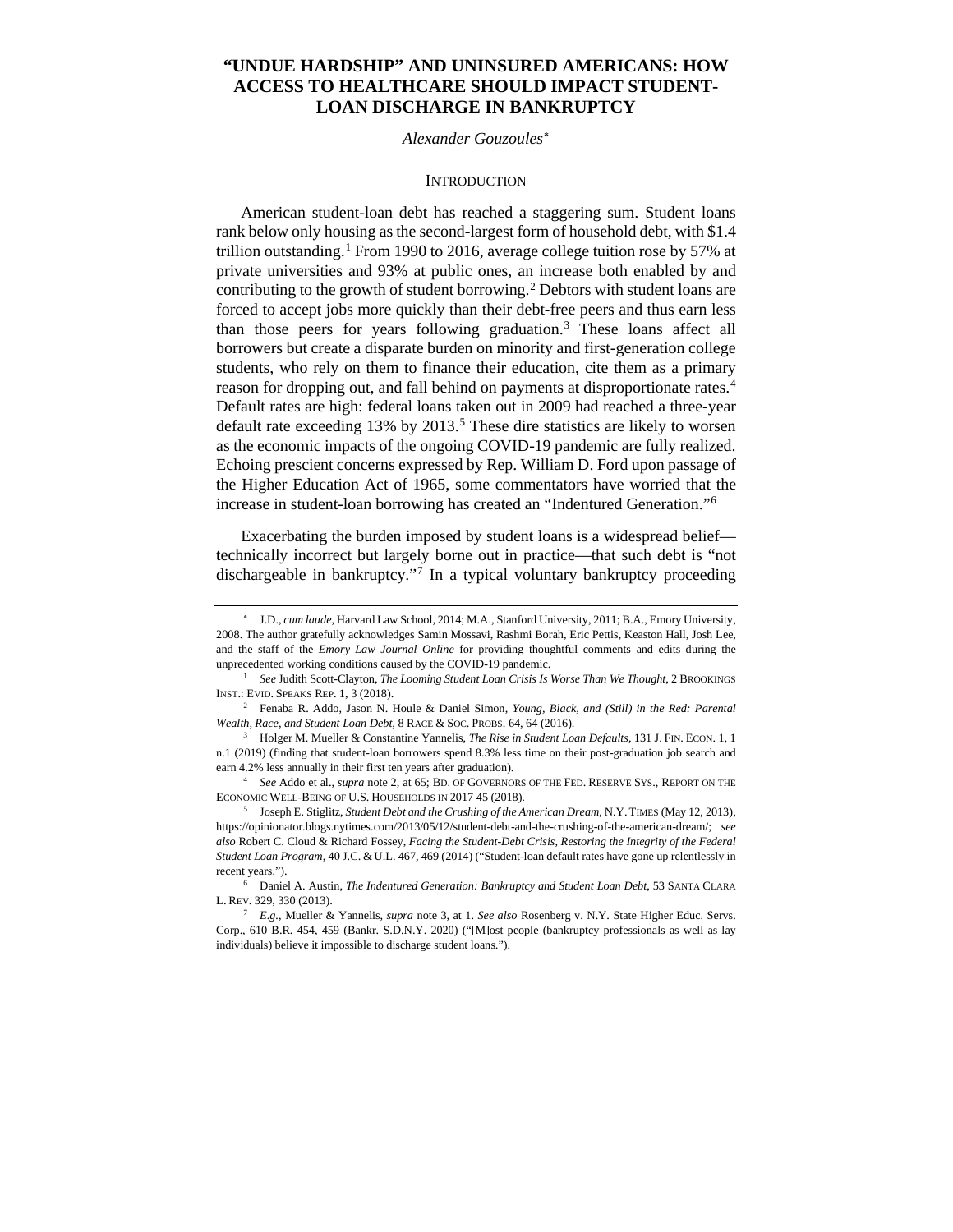under Chapter 7 of the Bankruptcy Code, a financially troubled debtor petitions for bankruptcy and notifies their unsecured creditors, who may then choose to participate in a liquidation of the debtor's nonexempt assets.<sup>[8](#page-2-0)</sup> A bankruptcy court will then issue a discharge order releasing the debtor from liability for any discharged debt and enjoining "creditors from attempting to collect or to recover the debt."[9](#page-2-1) Alternatively, in a Chapter 13 proceeding, a debtor agrees to a plan calling for a series of reduced payments to a bankruptcy trustee, and after the debtor has made all plan repayments, their remaining debts are discharged.<sup>[10](#page-2-2)</sup> Under either chapter, the discharge order ultimately provides the debtor with a "fresh start."<sup>[11](#page-2-3)</sup>

The Bankruptcy Code, however, includes a catch. Unlike virtually all other forms of unsecured debt, student loans are presumptively not included in a discharge order.<sup>[12](#page-2-4)</sup> While a petitioner will be relieved of, among other things, consumer debt, medical debt, tort liability, and mortgages, 11 U.S.C. § 523(a) sets the default rule that student-loan debt will remain in place.<sup>[13](#page-2-5)</sup> To overcome this presumption, a debtor must initiate an adversary proceeding, a separate and more formal lawsuit in conjunction with the bankruptcy proceeding,  $14$  against any student-loan creditors to establish that "excepting [their student loans] from discharge . . . would impose undue hardship on the debtor and the debtor's dependents."[15](#page-2-7) Unless the debtor "affirmatively secures a hardship determination" during this proceeding, "the discharge order will not include a student loan debt."[16](#page-2-8)

When Congress created this special hurdle for student debtors, it was motivated by a wave of sensationalized media reports claiming that student borrowers were defrauding taxpayers by opportunistically discharging loans in bankruptcy before embarking on lucrative careers as doctors and lawyers.<sup>[17](#page-2-9)</sup>

<sup>8</sup> *See* Tenn. Student Assistance Corp. v. Hood, 541 U.S. 440, 447–48 (2004).

<sup>9</sup> *Id.* at 447.

<span id="page-2-3"></span><span id="page-2-2"></span><span id="page-2-1"></span><span id="page-2-0"></span><sup>10</sup> *E.g.*, Daniel A. Austin, *Student Loan Debt in Bankruptcy: An Empirical Assessment*, 48 SUFF. U. L. REV. 577, 578 (2015).<br><sup>11</sup> *Hood*, 451 U.S. at 447.

<sup>&</sup>lt;sup>12</sup> 11 U.S.C. § 523(a)(8) (2012).

<span id="page-2-5"></span><span id="page-2-4"></span><sup>13</sup> Alexei Alexandrov & Dalié Jiménez, *Lessons from Bankruptcy Reform in the Private Student Loan Market*, 11 HARV. L. & POL. REV. 175, 177 (2017).

<sup>14</sup> *See generally* FED. R. BANKR. P. 7001.

<span id="page-2-7"></span><span id="page-2-6"></span><sup>15</sup> 11 U.S.C. § 523(a)(8); *see also* § 1328(a)(2) (providing that § 523(a)(8) is applicable in a Chapter 13 proceeding, as well as in a Chapter 7 proceeding). 16 *Hood*, 541 U.S. at 450. 17 Aaron N. Taylor, *Undo Undue Hardship: An Objective Approach to Discharging Federal Student* 

<span id="page-2-9"></span><span id="page-2-8"></span>*Loans in Bankruptcy*, 38 J. LEGIS. 185, 188 (2012); *see also In re* Cox, 338 F.3d 1238, 1242 (11th Cir. 2003) (referencing "Congress's intent to make it harder for a student to shift his debt responsibility onto the taxpayer").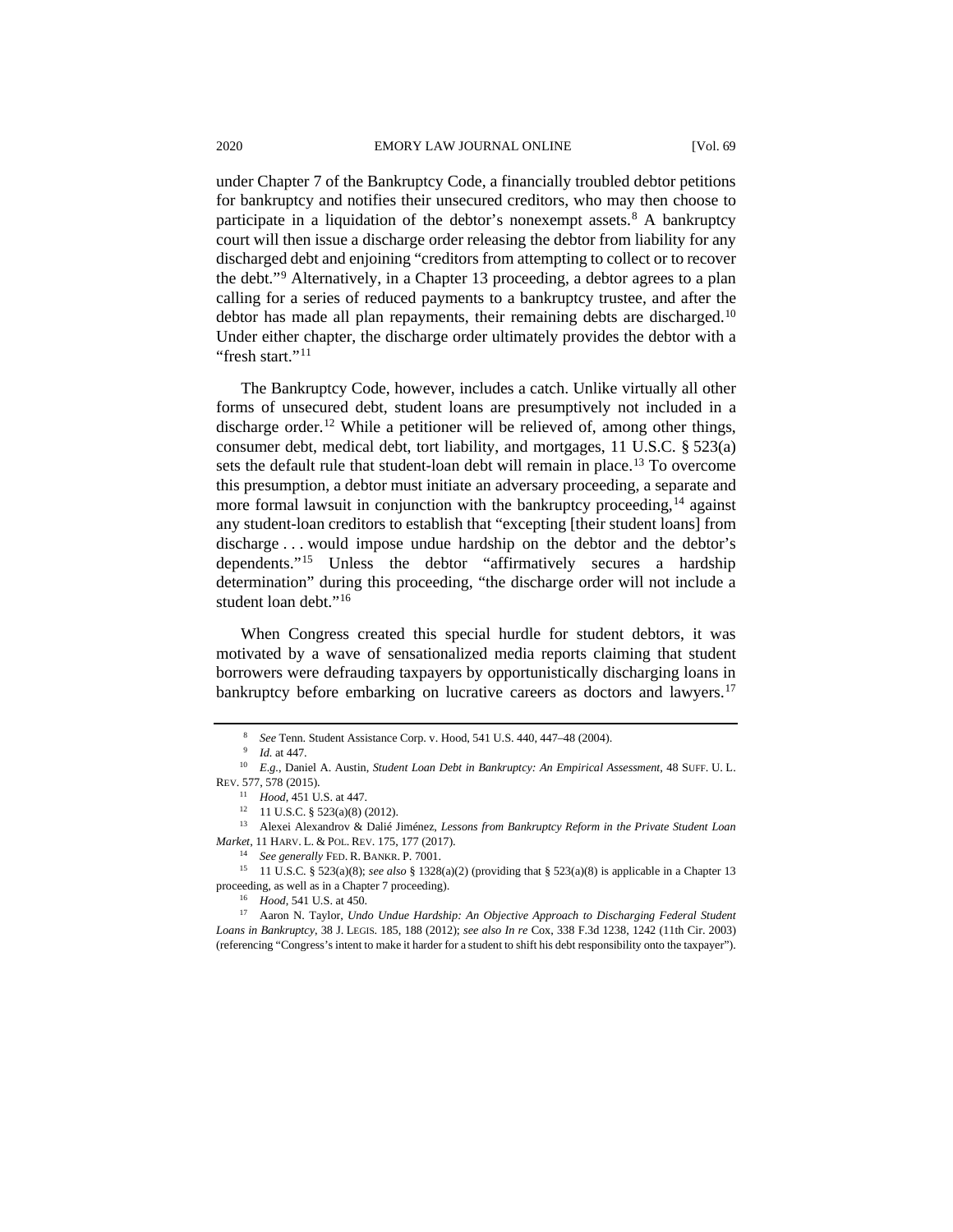Those stories were later proven to have no empirical basis,<sup>[18](#page-3-0)</sup> but rather than revising the presumption against the discharge of federal student loans in § 523(a), Congress *extended* the presumption to cover purely private loans with no connection to the public fisc.[19](#page-3-1) These private student-loan creditors are largely unregulated and originate tens of billions of dollars of loans.<sup>[20](#page-3-2)</sup> Even those who defend § 523(a) as a means of conserving federal resources have questioned its special treatment for private lenders.<sup>[21](#page-3-3)</sup>

But despite the lack of a coherent principle underlying the law,  $2^2$  we appear to be stuck with the rule that *all* student loans are only dischargeable upon a showing of undue hardship in an adversary proceeding, at least for the near future.[23](#page-3-5) To discharge such loans, bankrupt debtors must incur additional legal fees by initiating an adversary proceeding and attempting to demonstrate that application of § 523(a)'s presumption against the discharge of student debt would impose an "undue hardship" upon them.<sup>[24](#page-3-6)</sup> Only a tiny fraction of bankrupt student debtors are able to do so.<sup>[25](#page-3-7)</sup> Those who make the attempt but fail are left with their student debt intact and substantial litigation expenses to pay.[26](#page-3-8) Moreover, even when a debtor successfully convinces a bankruptcy court that their material condition is so dire that their loans should be discharged, student-loan companies frequently appeal adverse judgments, further increasing a debtor's litigation costs and delaying any "fresh start" that could be provided by bankruptcy.<sup>27</sup>

Most bankruptcy courts that have analyzed whether repayment of student loans would create an "undue hardship" have looked in part to whether a

 $\frac{18}{19}$  *Id.* 

<span id="page-3-2"></span><span id="page-3-1"></span><span id="page-3-0"></span><sup>19</sup> § 523(a)(8)(B) (as revised 2005). 20 Rafael I. Pardo & Michelle R. Lacey, *The Real Student-Loan Scandal: Undue Hardship Discharge Litigation*, 83 AM. BANKR. L.J. 179, 181 (2009).

<span id="page-3-3"></span><sup>21</sup> *E.g.*, Jason Iuliano, *An Empirical Assessment of Student Loan Discharges and the Undue Hardship Standard*, 86 AM. BANKR. L.J. 495, 524 n.92 (2012) ("Since taxpayers are not footing the bill for private loan defaults, it makes little sense to grant them special status.").

<span id="page-3-4"></span><sup>22</sup> For an attempt to identify such a principle, *see* John A.E. Pottow, *The Nondischargeability of Student Loans in Personal Bankruptcy Proceedings: The Search for a Theory*, 44 CAN. BUS. L.J. 245, 246 (2007).

<span id="page-3-5"></span><sup>23</sup> *See* Kyle L. Grant, *Student Loans in Bankruptcy and the "Undue Hardship" Exception: Who Should Foot the Bill?*, 2011 B.Y.U. L. REV. 819, 828 (2011) ("Congress shows little sign that it has any intention of repealing the 'undue hardship' exception in spite of strong opposition.").

<span id="page-3-7"></span><span id="page-3-6"></span><sup>24</sup> Pardo & Lacey, *supra* note 20, at 191. 25 Only 0.1% of student-loan debtors in bankruptcy even attempt to discharge their student-loan debt. *See* Iuliano, *supra* note 21, at 525.

<sup>26</sup> Pardo & Lacey, *supra* note 20, at 191.

<span id="page-3-9"></span><span id="page-3-8"></span><sup>27</sup> *See infra* note 54 (collecting cases where student loan creditor appealed bankruptcy court's finding of "undue hardship" first to district court and then to circuit court of appeals).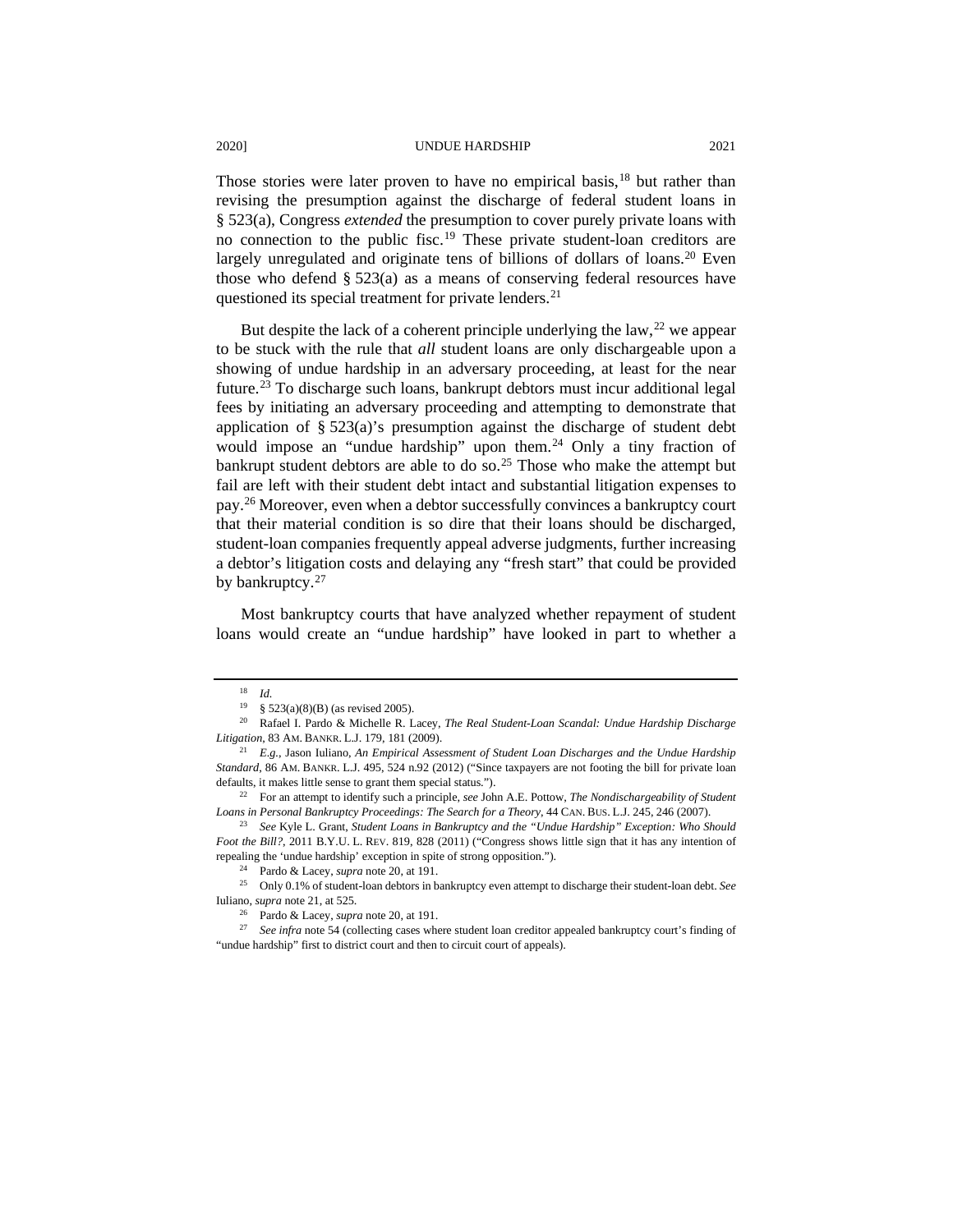debtor's standard of living is sufficiently "minimal."[28](#page-4-0) But few agree on exactly how to evaluate a debtor's material condition, and courts have split on the significance of a debtor's health insurance status. Some have held that health insurance coverage is necessary to maintain a minimal standard of living, and an undue hardship thus exists where student-loan debt repayment forecloses on the possibility of acquiring health insurance.<sup>[29](#page-4-1)</sup> Other courts, however, have held that even debtors who could not afford health insurance were not living under sufficiently minimal conditions to warrant student-loan discharge.<sup>[30](#page-4-2)</sup>

This Essay contends that debtors without access to healthcare necessarily face an undue hardship warranting bankruptcy discharge of their student loans. Part II reviews the literature on student-loan debt and bankruptcy. Part III examines how courts have evaluated "undue hardship," particularly in circumstances where a debtor lacked health insurance. Part IV analyzes the state of American healthcare law after the passage of the Patient Protection and Affordable Care Act of 2010, which expressed Congress's judgment that all Americans should purchase minimum essential health coverage. Part V provides an initial analysis of how the ongoing COVID-19 pandemic will likely worsen the crisis facing student borrowers without access to healthcare, dramatically increasing the need for reform in this area. I conclude by arguing that any student-loan debtor without access to basic healthcare necessarily suffers an undue hardship and should be entitled to a discharge of student loans in a bankruptcy proceeding.

<sup>28</sup> Brunner v. N.Y. Higher Educ. Servs. Corp*.*, 831 F.2d 395, 396 (2d Cir. 1987).

<span id="page-4-1"></span><span id="page-4-0"></span><sup>29</sup> *E.g.*, Schuckman v. U.S. Dep't of Educ. (*In re* Schuckman), No. 17-10834, Adv. No. 17-5130, 2019 Bankr. LEXIS 1615 at \*15–16 (Bankr. D. Kan. May 28, 2019) (stating that for a minimal standard of living, "people must have health insurance or have the ability to pay for medical and dental expenses when they arise"); Armesto v. N.Y. State Higher Educ. Servs. Corp. (*In re* Armesto), 298 B.R. 45, 47–48 (Bankr. W.D.N.Y. 2003) ("Here, the debtor cannot afford medical insurance, and despite health problems, has not visited a physician during the last three or four years. With respect to the first prong of the *Brunner* standard, therefore, the court is satisfied that [the debtor] cannot presently maintain a minimal standard of living, even without any payment on account of her student loan.").

<span id="page-4-2"></span><sup>30</sup> *E.g.*, Flickinger-Luther v. ECMC (*In re* Flickinger-Luther), 462 B.R. 157, 165 (W.D. Penn. 2012) (rejecting debtor's argument that repayment of their student loans would preclude the purchase of health insurance as an "extraneous . . . concern"); *In re* Berryhill, No. 10-8006, 2011 WL 3861598 at \*4 (C.D. Cal. Aug. 31, 2011) (debtor without health insurance did not establish undue hardship); Nelson v. Credit Mgmt. Corp. (*In re* Nelson), 404 B.R. 892, 893–96 (Bankr. E.D. Wis. 2009) (debtors without health insurance "are suffering hardship, [but] their circumstances do not rise to the level of 'undue' hardship"); Kopf v. United States Dep't of Educ. (*In re* Kopf), 245 B.R. 731, 747 (Bankr. D. Maine 2000) (debtor without health insurance nonetheless "holds a surplus from which a meaningful monthly payment may be made").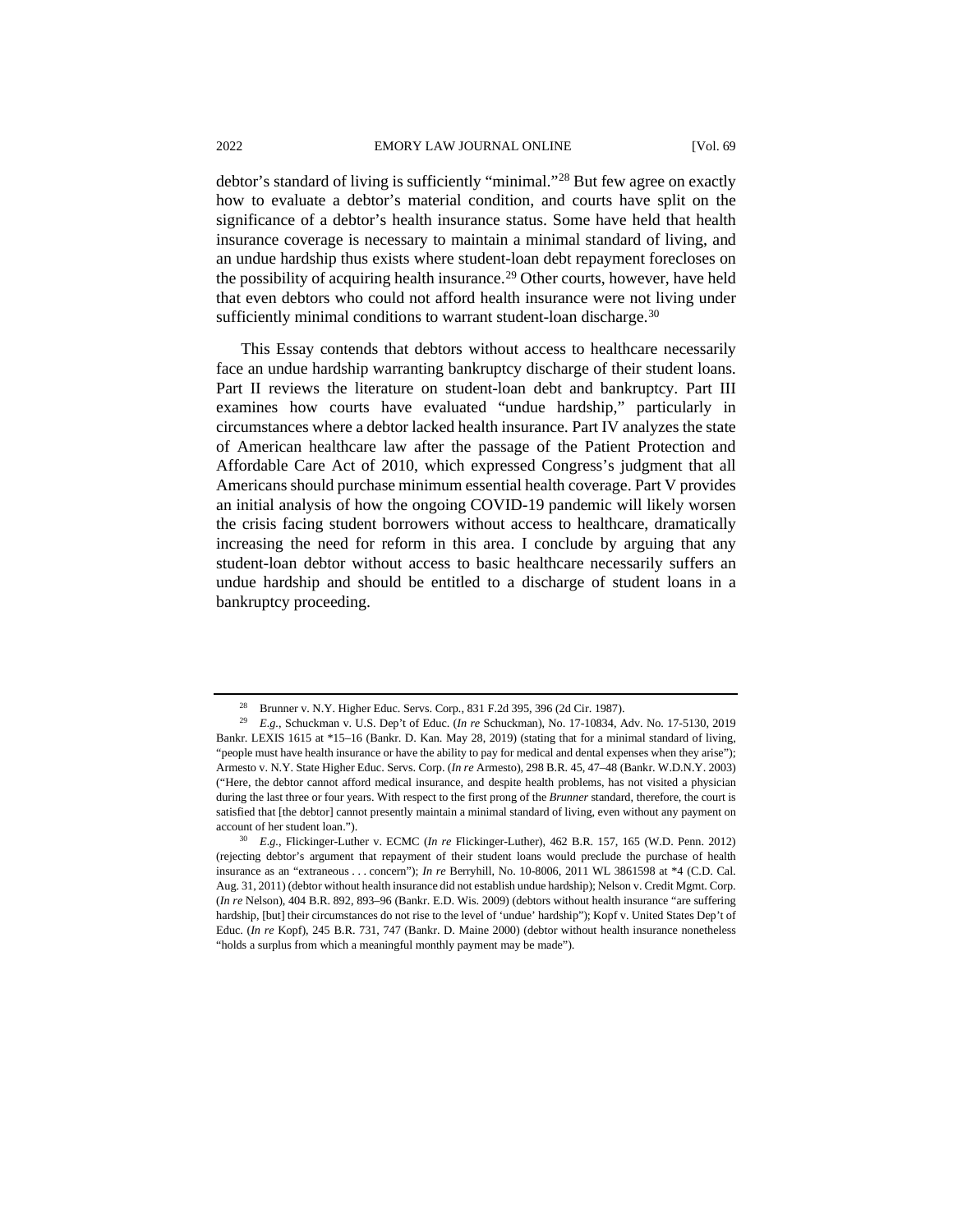#### I. LITERATURE REVIEW

Many commentators have argued that outstanding student-loan debt in the United States represents a national crisis that must be addressed.<sup>[31](#page-5-0)</sup> This Essay will contribute to this literature, because scholars have not focused specifically on whether courts should take a lack of health insurance into account when making an undue hardship determination.[32](#page-5-1)

A general consensus in the existing literature concludes that the Bankruptcy Code's special barriers against student-loan discharge are overly harsh and lack a principled theoretical basis.<sup>[33](#page-5-2)</sup> Leading articles articulating this view are Professor Daniel Austin's *The Indentured Generation: Bankruptcy and Student Loan Debt* and Professor Aaron Taylor's, *Undo Undue Hardship: An Objective Approach to Discharging Federal Student Loans in Bankruptcy*. [34](#page-5-3) Professor John Pottow has discussed and evaluated theories that explain and underlie the Bankruptcy Code's special treatment of student loans.[35](#page-5-4)

Daniel Austin and Jason Iuliano have separately conducted empirical studies of the bankruptcy system's treatment of student loans. Both found that only a minute fraction of bankruptcy filers with student loans even attempted to discharge them through an "undue hardship" adversary proceeding.<sup>[36](#page-5-5)</sup> Specifically, Iuliano determined that only 0.1% of filers in his 2012 sample did

<span id="page-5-5"></span><span id="page-5-4"></span><span id="page-5-3"></span><sup>34</sup> Austin, *The Indentured Generation*, *supra* note 6, at 331; Taylor, *Undo Undue Hardship*, *supra* note 17, at 190.

<span id="page-5-0"></span><sup>31</sup> *E.g.*, Abbye Atkinson, *Race, Educational Loans & Bankruptcy*, 16 MICH. J. RACE & L. 1, 4 (2010) (exploring impact of federal student-loan policies on African Americans); Cloud & Fossey, *supra* note 5, at 493– 98; Jonathan D. Glater, *Student Debt and Higher Education Risk*, 103 CAL. L. REV. 1561, 1561 (2015) (characterizing student loans as a means to transfer risk to individuals and arguing that current regime does not allocate risk in an optimal fashion).<br><sup>32</sup> Iuliano's analysis found that courts are more likely to relieve a filer of student-loan debt where that

<span id="page-5-1"></span>filer has an ongoing medical hardship. Juliano, *supra* note 21. Additionally, studies have determined that studentloan debt is associated with negative mental health outcomes. *See* Katrina M. Walsemann, Gilbert C. Gee & Danielle Gentile, *Sick of Our Loans: Student Borrowing and the Mental Health of Young Adults in the United States*, 124 SOC. SCI. & MED. 85, 85 (2015).

<span id="page-5-2"></span><sup>33</sup> For arguments that § 523(a) is overly harsh, see Austin, *The Indentured Generation*, *supra* note 6, at 331; Brendan Baker, *Deeper Debt, Denial of Discharge: The Harsh Treatment of Student Loan Debt in Bankruptcy, Recent Developments, and Proposed Reforms*, 14 U. PA.J. BUS. L. 1213, 1230–32 (2012) (arguing that student loans are not "fundamentally different from other types of loans that can be discharged"); Taylor, *supra* note 17, at 190. For an argument in favor of the current statute, see Grant, *supra* note 23, at 828. An argument in favor of exempting student loans from discharge entirely can be found in Janice E. Kosel, *Running the Gauntlet of "Undue Hardship"—The Discharge of Student Loans in Bankruptcy*, 11 GOLDEN GATE U. L. REV. 457, 459 (1981). Kosel's work, however, predates both the contemporary expansion of student borrowing and Congress's expansion of the student-loan anti-discharge presumption to cover private loans in 2005.

<sup>35</sup> Pottow, *supra* note 22, at 246.

<sup>36</sup> Austin, *supra* note 10, at 582; Iuliano*, supra* note 21, at 505.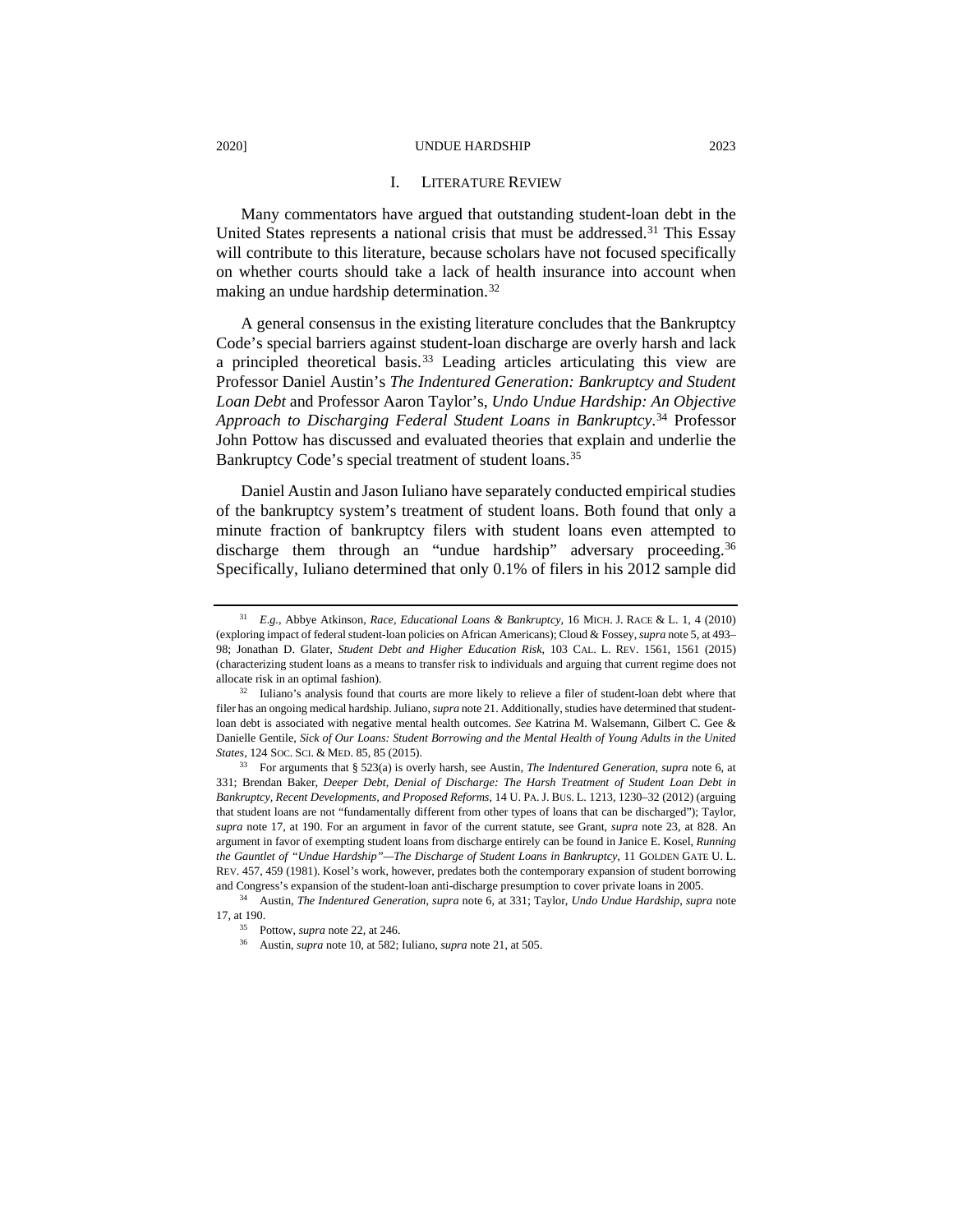so, and Austin found only three such proceedings in his 2015 sample of 914 bankruptcy cases.<sup>[37](#page-6-0)</sup> Another empirical analysis of "undue hardship" adversary proceedings was conducted by Professors Rafael Pardo and Michelle Lacey, who found that "factors unrelated to the command of the law (e.g., the identity of the judge assigned to the debtor's adversary proceeding), rather than factors deemed relevant by the legal doctrine (e.g., the debtor's income and expenses), account for the substantive outcomes we have studied."[38](#page-6-1) Alexei Alexandrov and Dalié Jiménez used empirical data to analyze whether Congress's 2005 extension of special protections to private student lenders benefited debtors by resulting in lower interest rates; they found no evidence of "lenders passing through the expected savings of the law change to students through lower interest rates."[39](#page-6-2)

## II. JUDICIAL APPLICATION OF THE "UNDUE HARDSHIP" TEST

Congress did not define "undue hardship," leaving the unenviable task of interpreting the term and articulating a precise standard to the courts. $40$  While some judges have construed "undue hardship" according to "the plain, ordinary meaning of those words,"<sup>41</sup> others have supplanted the statutory phrase with more draconian formulations. The Ninth Circuit, for example, asked whether it would be "unconscionable to require the debtor to take steps to earn more income or reduce her expenses,"[42](#page-6-5) even though "unconscionable" presents a seemingly higher bar than a plain reading of "undue hardship." Another line of cases infamously demands that a debtor demonstrate a "certainty of hopelessness" before § 523(a)'s presumption could be overcome.<sup>[43](#page-6-6)</sup> As the Bankruptcy Court for the Southern District of New York recently explained, "retributive dicta" in student loan cases "have become a quasi-standard of mythic proportions so much that most people (bankruptcy professionals as well as lay individuals) believe it impossible to discharge student loans."[44](#page-6-7)

Most jurisdictions have adopted the three-part test set forth in *Brunner v. New York Higher Education Services Corp.*, asking (1) whether the debtor can

<sup>37</sup> Austin, *supra* note 10, at 582; Iuliano*, supra* note 21, at 505.

<sup>38</sup> Pardo & Lacey, *supra* note 20, at 193–194.

<sup>39</sup> Alexandrov & Jiménez, *supra* note 13, at 221. 40 Taylor, *supra* note 17, at 187.

<span id="page-6-7"></span><span id="page-6-6"></span><span id="page-6-5"></span><span id="page-6-4"></span><span id="page-6-3"></span><span id="page-6-2"></span><span id="page-6-1"></span><span id="page-6-0"></span><sup>41</sup> Skaggs v. Great Lakes Higher Educ. Corp. (*In re* Skaggs), 196 B.R. 865, 867 (Bankr. W. D. Okla.

<sup>&</sup>lt;sup>42</sup> *In re* Birrane, 287 B.R. 490, 495 (B.A.P. 9th Cir. 2002).

<sup>43</sup> *E.g.*, *In re* Briscoe, 16 B.R. 128, 131 (Bankr. S.D.N.Y. 1981).

<sup>44</sup> Rosenberg v. N.Y. State Higher Educ. Servs. Corp., 610 B.R. 454, 459 (Bankr. S.D.N.Y. 2020).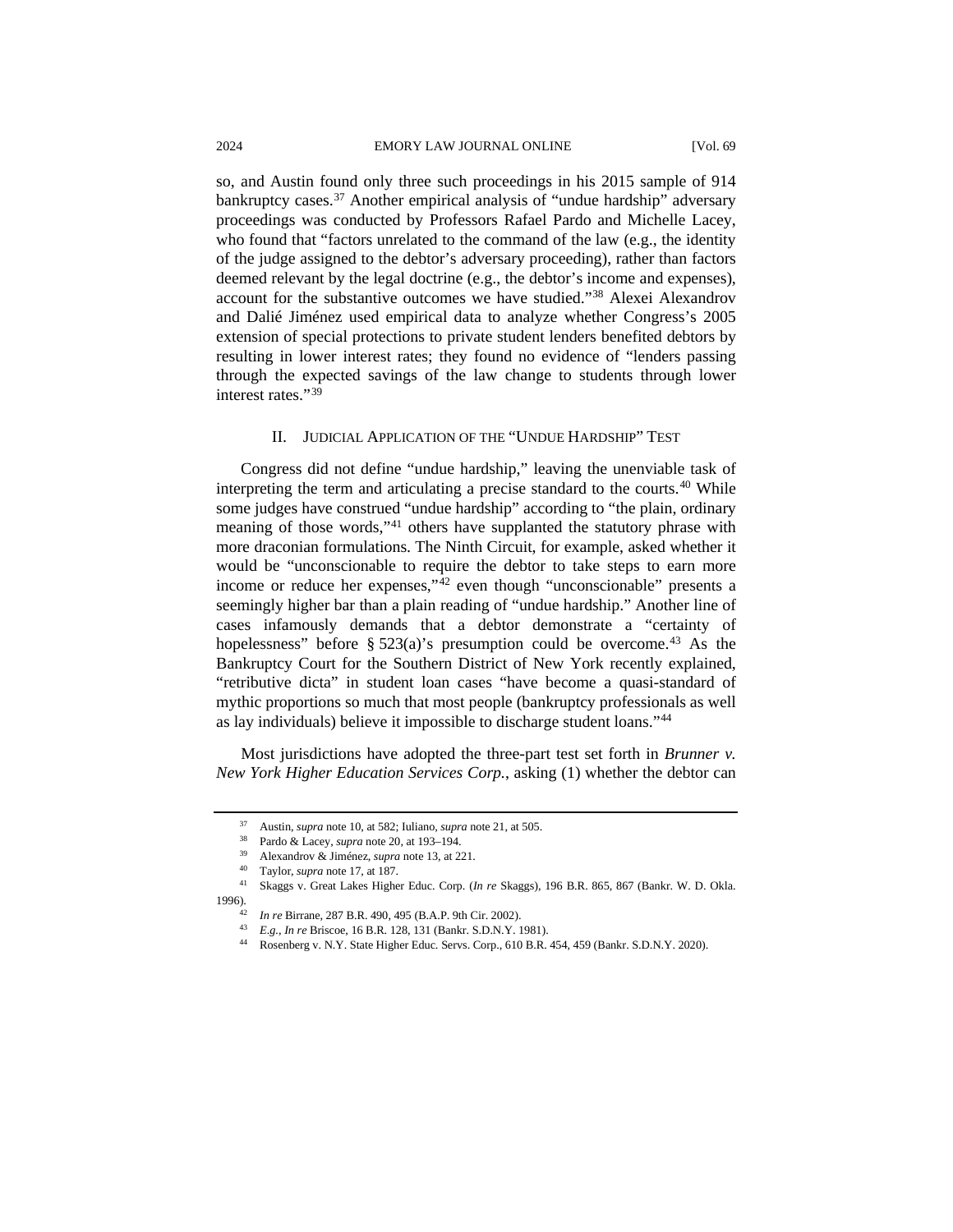maintain, "based on current income and expenses, a 'minimal' standard of living for herself and her dependents if forced to repay the loans," (2) whether that state of affairs "is likely to persist for a significant portion of the repayment period of the student loans," and (3) whether the debtor has made good faith efforts to repay the loans.[45](#page-7-0) While the *Brunner* test offers a marginally more precise framework than, for example, a totality-of-the-circumstances analysis, <sup>[46](#page-7-1)</sup> courts are still left to determine, with little guidance, whether a debtor can maintain a "minimal standard of living." This language is not necessarily more informative than the statutory language of "undue hardship," and, depending on how a court defines "minimal," it may even produce more severe consequences for debtors. Thus, in *Kreiger v. Education Credit Management Corp.*, Judge Easterbrook of the Seventh Circuit warned that, where a judicial test such as the one articulated in *Brunner* seemingly leads to a harsher result than the statutory language of "undue hardship," it is "important not to allow judicial glosses . . . to supersede the statute itself."[47](#page-7-2)

Courts' interpretations of *Brunner*'s "minimal standard of living" prong can be erratic and punitive. Many judges have faulted debtors, or even their spouses, for not taking hypothetical second jobs, assuming such jobs would be available and could provide additional income.<sup>[48](#page-7-3)</sup> In one case, the court found that a debtor was:

living with her mother, age 75, in a rural community where few jobs are available; mother and daughter between them have only a few hundred dollars (from governmental programs) every month. She is too poor to move in search of better employment prospects elsewhere, and her car, which is more than a decade old, needs repairs. She lacks

<span id="page-7-0"></span><sup>45</sup> 831 F.2d 395, 396 (2d Cir. 1987). The test has been widely adopted outside of the Second Circuit. *See*, *e.g.*, Olyer v. Educ. Credit Mgmt. Corp., 397 F.3d 382, 385 (6th Cir. 2005); Dep't of Educ. v. Gerhardt, 348 F.3d 89, 91–92 (5th Cir. 2003); Hernar Ins. Corp. v. Cox*,* 338 F.3d 1238, 1240 (11th Cir. 2003); Ekenasi v. Educ. Res. Inst., 325 F.3d 541, 546 (4th Cir. 2003); Goulet v. Educ. Credit Mgmt. Corp., 284 F.3d 773, 777 (7th Cir. 2002); Brightful v. Pa. Higher Educ. Assistance Agency, 267 F.3d 324, 327 (3d Cir. 2001); Educ. Credit Mgmt. Corp. v. Rhodes, 464 B.R. 918, 922 (W.D. Wash. 2012).

<span id="page-7-1"></span><sup>46</sup> *Compare Brunner*, 831 F.2d at 396, *with* Kopf v. U.S. Dep't of Educ. (*In re* Kopf), 245 B.R. 731, 739, 741 (D. Maine 2000) (applying totality-of-the-circumstances test).

<sup>47</sup> Krieger v. Educ. Credit Mgmt. Corp*.*, 713 F.3d 882, 884 (7th Cir. 2013).

<span id="page-7-3"></span><span id="page-7-2"></span><sup>48</sup> One court faulted a cellist at the Louisiana Philharmonic Orchestra for failing to take additional work at "night school teaching jobs" or "as a music store clerk," citing no evidence that such jobs were even available in the area or that they would not conflict with his work in the orchestra. Dep't of Educ. v. Gerhardt, 348 F.3d 89, 92 (5th Cir. 2003). Another court noted that the debtor's wife "has the potential to work more but chooses not to because she prefers to stay at home with their daughter." Hedlund v. Educ. Res. Inst. Inc., 468 B.R. 901, 905–06 (D. Or. 2012).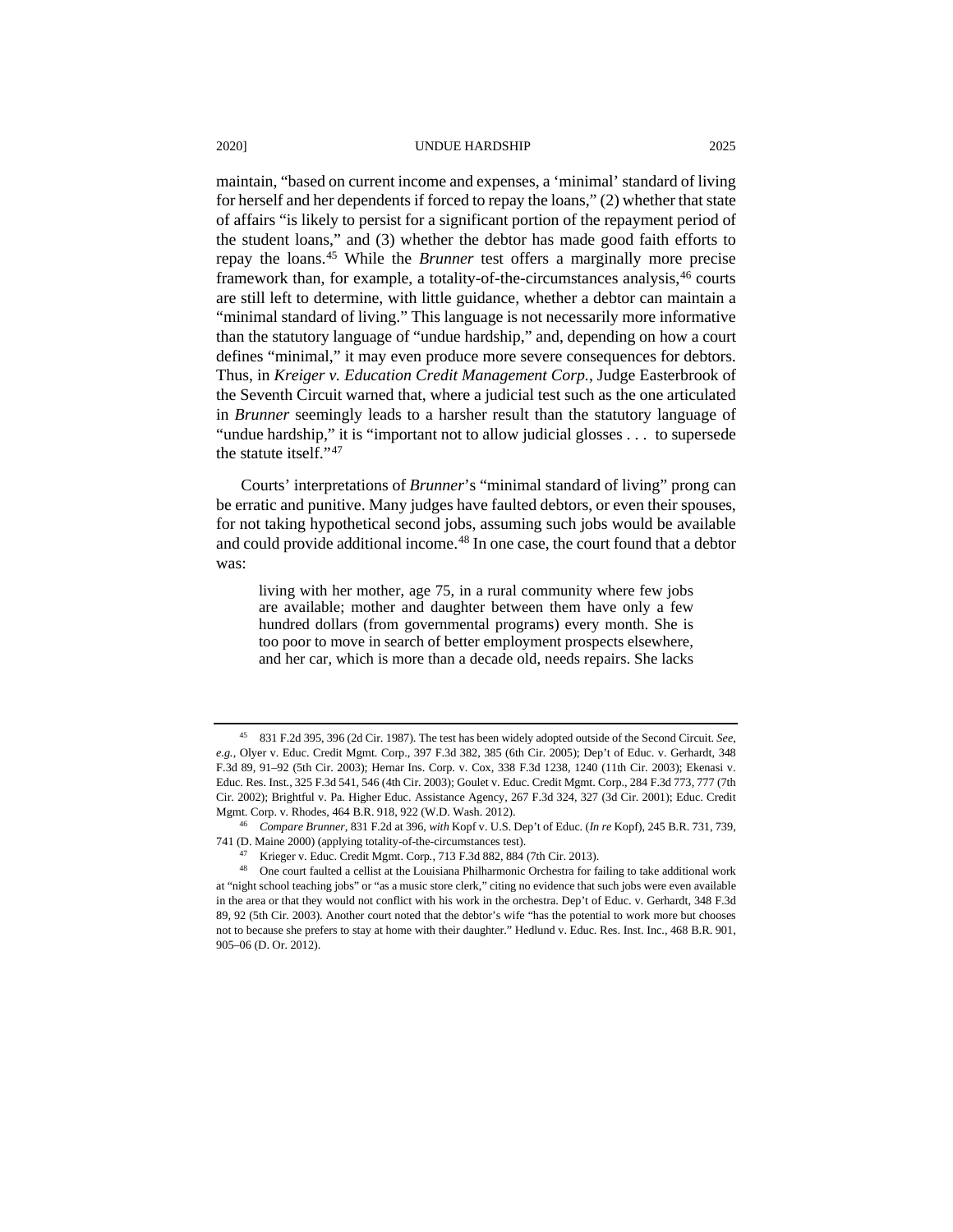Internet access, which coupled with the lack of transportation hampers a search for work.[49](#page-8-0)

Applying the *Brunner* test as interpreted by the Seventh Circuit, a bankruptcy judge found that this debtor's condition warranted discharge under the "undue hardship" standard.<sup>[50](#page-8-1)</sup> But her creditor, Education Credit Management Corp., appealed to district court, arguing that, notwithstanding the 200 unsuccessful job applications she had submitted, she should have "search[ed] harder for work."[51](#page-8-2) The district court agreed and reversed the bankruptcy court's judgment, forcing her to appeal to the U.S. Court of Appeals for the Seventh Circuit, which in turn restored the bankruptcy court's ruling.<sup>[52](#page-8-3)</sup>

From a certain point of view, this debtor could be characterized as lucky: Her loans were ultimately discharged, placing her in the select group of fewer than 0.1% of bankruptcy filers with student debt who are relieved of such loans.<sup>[53](#page-8-4)</sup> But her odyssey in the courts shows that different judges reach different results under *Brunner*, even when analyzing the same debtor—in this case a woman in a near-Dickensian level of poverty who had engaged in a diligent search for work. This outcome is all the more likely when a student-loan corporation with deep pockets is willing to pursue extensive litigation and multiple appeals, as is frequently the case.  $54$ 

<span id="page-8-0"></span>A debtor's health is often an important factor in these cases. Jason Iuliano found a statistically significant association between a debtor claiming a "medical

<sup>49</sup> *Krieger*, 713 F.3d at 883.

<sup>50</sup> *Id.*

<sup>51</sup> *Id.* <sup>52</sup> *Id.*

<sup>53</sup> Iuliano, *supra* note 21, at 499.<br>54 *See e g* Inited Student Aid 1

<span id="page-8-5"></span><span id="page-8-4"></span><span id="page-8-3"></span><span id="page-8-2"></span><span id="page-8-1"></span><sup>54</sup> *See, e.g.*, United Student Aid Funds, Inc. v. Espinosa, 559 U.S. 260, 266–68 (2010) (involving a case where student-loan creditor appealed bankruptcy court judgment to district court, debtor appealed district court judgment to circuit court of appeals, and creditor then petitioned for and was granted certiorari by U.S. Supreme Court); *Krieger*, 713 F.3d at 883 (involving a case where creditor appealed bankruptcy judge's determination that loans could be discharged where the debtor "is living with her mother, age 75 . . . [and] mother and daughter between them have only a few hundred dollars (from governmental programs) every month"); Buziou v. Pa. Higher Educ. Assistance Agency (*In re* Buziou), No. 02-1583, 2002 U.S. App. LEXIS 25127, at \*1–3 (3d Cir. Nov. 13, 2002) (involving a case where after bankruptcy court discharge student loan debt upon "undue hardship" finding, creditor appealed first to district court and then to circuit court of appeals); Brightful v. Pa. Higher Educ. Assistance Agency (*In re* Brightful), 267 F.3d 324, 325–26 (3d Cir. 2001) (involving a case where student loan corporation appealed bankruptcy court's finding of undue hardship to district court, which affirmed, then to circuit court of appeals, which reversed); Tenn. Student Assistance Corp. v. Hornsby (*In re* Hornsby), 144 F.3d 433, 434–35 (6th Cir. 1998) (involving a case where after bankruptcy court found of undue hardship, student-loan corporation appealed to district court, which remanded for further fact finding, appealed a second time to district court, which affirmed the bankruptcy court, and then appealed to the circuit court of appeals, which reversed).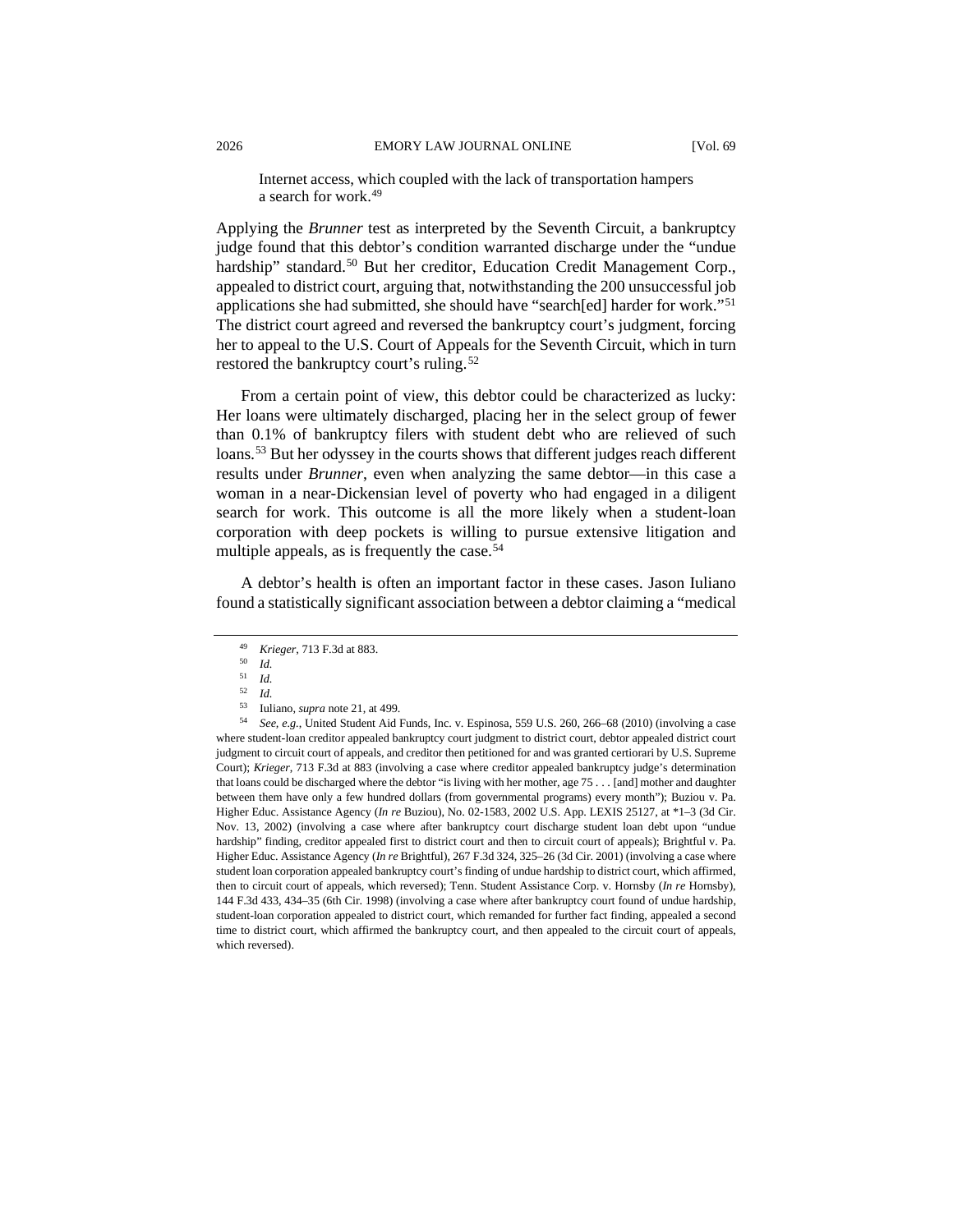hardship" and receiving a student-loan discharge.<sup>[55](#page-9-0)</sup> Whereas 73% of debtors without a medical hardship failed to receive a discharge when they sought one, only 48% of debtors with a medical hardship failed to do so.<sup>[56](#page-9-1)</sup> This makes sense: Medical hardships such as chronic illnesses have been shown to reduce vocational and educational outcomes as well as income,  $57$  in turn making student-loan repayment more burdensome. However, debtors who may not currently suffer from a diagnosed medical hardship, but who find themselves unable to purchase health insurance, receive mixed treatment from courts.<sup>[58](#page-9-3)</sup>

Some judges have held that health insurance is a necessary component of a "minimal standard of living."<sup>[59](#page-9-4)</sup> For example, a debtor with over \$149,000 in student loans and no health or dental insurance, and who could not afford dentures or replacements after her "teeth [had] disintegrated," was adjudicated to be living below a minimal standard—although her creditors disputed the issue, arguing that she could still "maintain a minimal standard of living and repay the loan."[60](#page-9-5) Several courts, however, have reached a contrary result, holding that debtors without health insurance did not suffer an "undue hardship" so as to warrant discharge.<sup>[61](#page-9-6)</sup> I describe three categories of such decisions below.

<span id="page-9-5"></span><sup>60</sup> *See* Jolie v. U.S. Dep't of Educ. (*In re* Jolie), No. 12-61188-7, Adv. No. 13-00009, 2014 Bankr. LEXIS 911, at \*4–\*6, \*19 (Bankr. D. Mont. Mar. 10, 2014).

<span id="page-9-0"></span><sup>55</sup> Iuliano, *supra* note 21, at 518–19 (showing medical hardship is a strong predictor of discharge  $(p=.0002)$ ).

<sup>56</sup> *Id.*

<span id="page-9-2"></span><span id="page-9-1"></span><sup>57</sup> *See* Gary R. Maslow et al., *Growing Up With a Chronic Illness: Social Success, Educational/Vocational Distress*, 49 J. ADOLESCENT HEALTH 206, 210–11 (2011) (finding respondents with childhood chronic illness to have lower odds of graduating college and being employed, higher odds of receiving public assistance, and lower mean income compared to respondents without childhood chronic illness); Kevin T. Stroupe et al., *Chronic Illness and Health Insurance-Related Job Lock*, 20 J. POL. ANALYSIS & MGMT. 525, 525–30 (2001)(finding workers with chronic illnesses who depend on their employers for health insurance enjoy significantly reduced job mobility).

<sup>58</sup> *See* cases cited *infra* notes 59–61.

<span id="page-9-4"></span><span id="page-9-3"></span><sup>59</sup> *E.g.*, Schuckman v. U.S. Dep't of Educ. (*In re* Schuckman), No. 17-10834, Adv. No. 17-5130, 2019 Bankr. LEXIS 1615, at \*15–16 (Bankr. D. Kan. May 28, 2019) (citing Ivory v. United States (*In re* Ivory), 269 B.R. 890, 899 (Bankr. N.D. Ala. 2001)) (asserting that for minimal standard of living, "people must have health insurance or have the ability to pay for medical and dental expenses when they arise").

<span id="page-9-6"></span><sup>61</sup> Flickinger-Luther v. ECMC (*In re* Flickinger-Luther), 462 B.R. 157, 165 (Bankr. W.D. Pa. 2012) (citing Pa. Higher Educ. Assistance Agency v. Faish (*In re* Faish), 72 F.3d 298, 306 (3d Cir. 1995)) (rejecting debtor's argument that repayment of their student loans would preclude the purchase of health insurance as an "extraneous . . . concern"); *In re* Berryhill, No. CV 10-8006-VBF, 2011 U.S. Dist. LEXIS 97954, at \*7–9 (C.D. Cal. Aug. 31, 2011) (finding that a debtor without health insurance did not establish undue hardship); Nelsen v. Educ. Credit Mgmt. Corp. (*In re* Nelseon), 404 B.R. 892, 893–96 (Bankr. E.D. Wis. 2009) (finding that debtors without health insurance "are suffering hardship, [but] their circumstances do not rise to the level of 'undue' hardship"); Kopf v. U.S. Dep't of Educ. (*In re* Kopf), 245 B.R. 731, 746–47 (Bankr. D. Me. 2000) (finding that a debtor without health insurance nonetheless "holds a surplus from which a meaningful monthly payment may be made").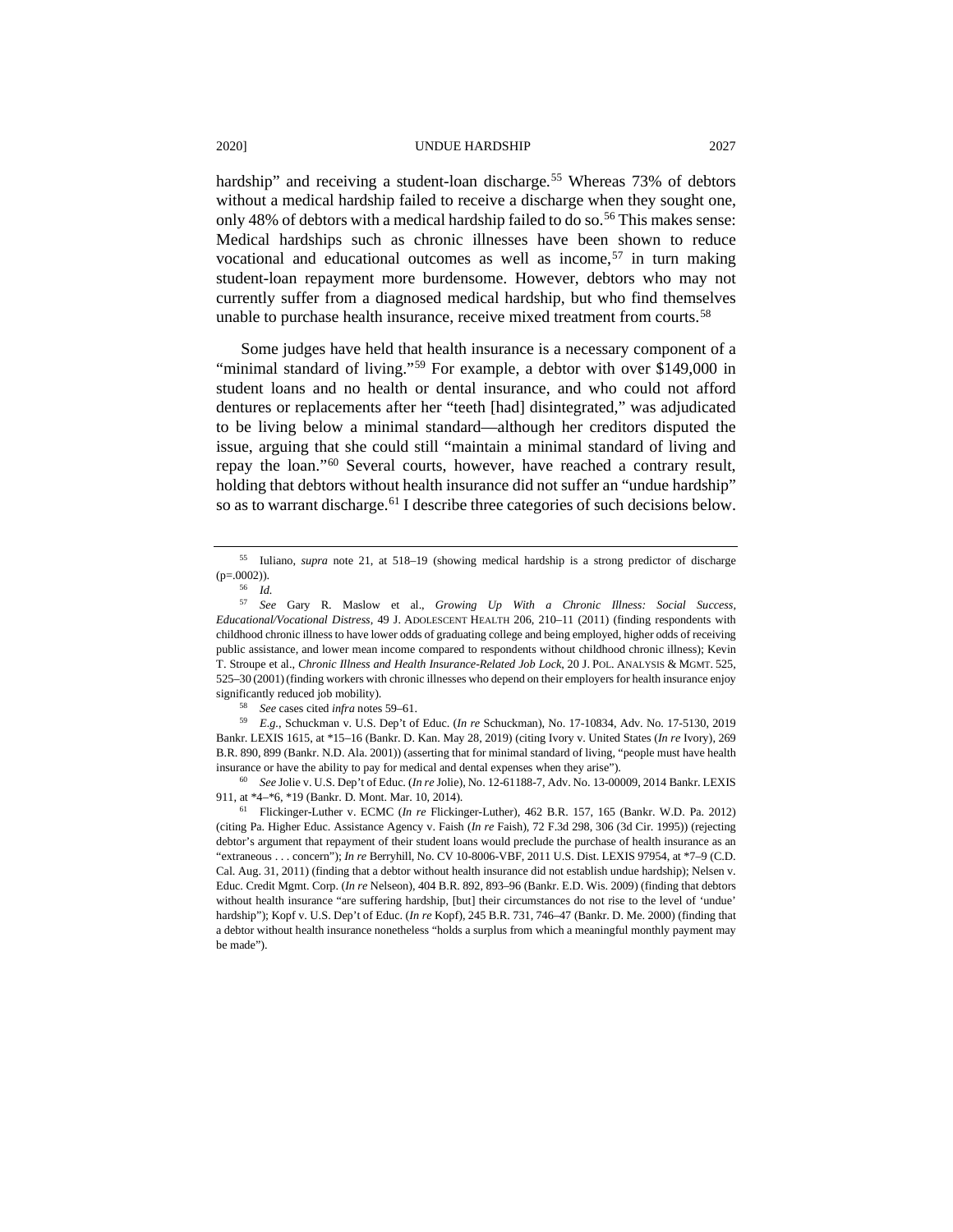First, in some decisions where student-loan debtors lacked health insurance, courts nevertheless found that they did not fall below a "minimal living standard" under the *Brunner* test.<sup>[62](#page-10-0)</sup> For example, an underemployed and uninsured debtor with serious health issues sought to discharge over \$227,000 in student-loan debt.<sup>[63](#page-10-1)</sup> While the bankruptcy court conceded that she "lives" under very difficult and uncomfortable conditions," it nonetheless found that she failed to prove that she could not maintain a minimal standard of living without discharge.[64](#page-10-2) The court's reasoning was primarily based on her eligibility to participate in an "income-contingent repayment plan,"[65](#page-10-3) although many other courts have reasoned that such plans should not be viewed as a substitute for bankruptcy discharge.<sup>[66](#page-10-4)</sup>

In a second category of these decisions, courts accepted that particular debtors without health coverage did not currently maintain a "minimal standard of living" under the first *Brunner* prong but held that those debtors failed to establish that their condition would persist under the second prong.<sup>[67](#page-10-5)</sup> For example, a forty-three-year-old debtor with over \$67,000 in student loan debt (who depended on her parents for food, had an ongoing medical condition, and had been unable to find work apart from "odd jobs for other people") argued that "requiring her to repay student loan obligations . . . would constitute an undue hardship because she would not be able to afford health insurance."<sup>[68](#page-10-6)</sup> Noting that she was "well educated" and "able-bodied," the court held that it could not consider factors apart from *Brunner*, including health-coverage status.<sup>[69](#page-10-7)</sup> It

<span id="page-10-7"></span><span id="page-10-6"></span><span id="page-10-5"></span><sup>67</sup> *E.g.,* Flickinger-Luther v. ECMC (*In re* Flickinger-Luther), 462 B.R. 157, 163 (Bankr. W.D. Pa. 2012); *see also* Educ. Credit Mgmt. Corp. v. Frushour (*In re* Frushour), 433 F.3d 393, 400–01 (4th Cir. 2005) (declining to decide the issue on the first prong but determining that debtor without health insurance failed to satisfy the second prong because debtor did not show that her condition was "likely to persist").

<span id="page-10-1"></span><span id="page-10-0"></span><sup>62</sup> *E.g.*, Greene v. U.S. Dep't of Educ. (*In re* Greene), 484 B.R. 98, 120 (Bankr. E.D. Va. 2012); Gill v. Nelnet Loan Servs. (*In re* Gill), 326 B.R. 611, 617, 637 (Bankr. E.D. Va. 2005).

<sup>63</sup> *Greene*, 484 B.R. at 104.

<sup>64</sup> *Id.* at 120–31.

<sup>65</sup> *Id.*

<span id="page-10-4"></span><span id="page-10-3"></span><span id="page-10-2"></span><sup>66</sup> *See, e.g.*, Coco v. N.J. Higher Educ. Student Assistance (*In re* Coco), 335 F. App'x 224, 228 (3d Cir. 2009) (citing Educ. Credit Mgmt. Corp. v. Mosley (*In re* Mosley), 494 F.3d 1320, 1327 (11th Cir. 2007)) (finding that because an income-contingent repayment plan can result in tax liability, "participation in the ICRP could ultimately result in her simply trading a student loan debt for an IRS debt"); *see also* Rosenberg v. N.Y. State Higher Educ. Servs. Corp. (*In re* Rosenberg), No. 18-35379, Adv. No. 18-09023, 2020 Bankr. LEXIS 73 at \*10 (Bankr. S.D.N.Y. Jan. 7, 2020) (citing Campbell-Ewald Co. v. Gomez, 136 S. Ct. 663, 672 (2016)) (refusing to consider a hypothetical repayment plan because it was "not before the court"). A loan in an ICRP is also categorically different than a loan discharged in bankruptcy because a non-discharged loan may be collected through offset Social Security benefits. *See* Lockhart v. United States, 546 U.S. 142, 143–45 (2005).

<sup>68</sup> *Flickinger-Luther*, 462 B.R. at 160–65.

<sup>69</sup> *Id.* at 162, 165.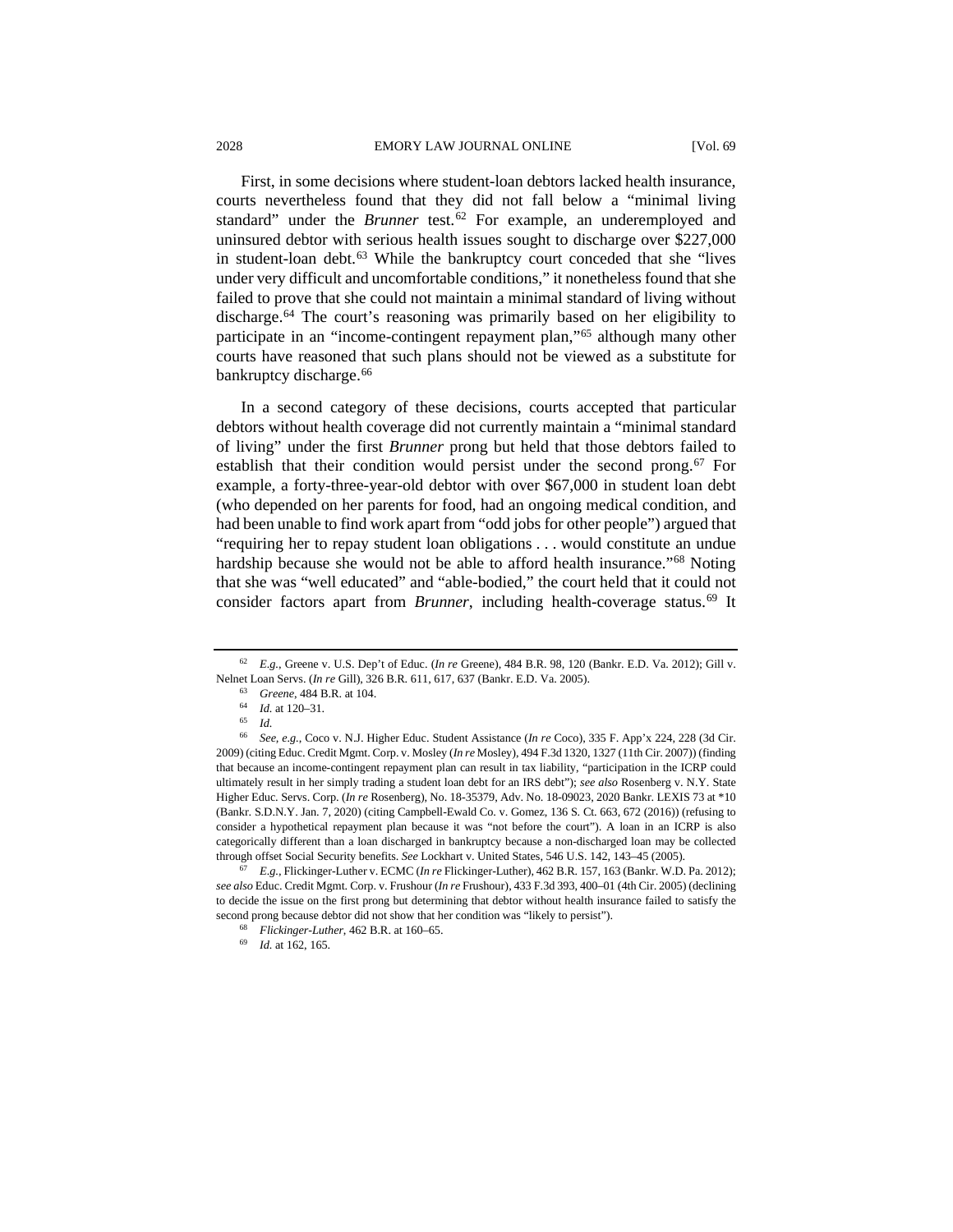proceeded to find that she failed the second *Brunner* prong because she could not establish that her unemployment was "likely to persist" into the future.<sup>[70](#page-11-0)</sup>

Finally, in the minority of jurisdictions that have not adopted the *Brunner*  test, some courts applying a totality-of-the-circumstances analysis have not found an "undue hardship" where a debtor lacked access to health insurance.<sup>[71](#page-11-1)</sup> Thus, a debtor with no health insurance and "substantial medical bills [but] no evidence of ongoing health problems," was denied discharge of over \$18,000 in student-loan debt under a totality-of-the-circumstances test.<sup>[72](#page-11-2)</sup> The bankruptcy court explained that, though it was a "close call" and "her lifestyle is hardly opulent," her budget was such that she would not face undue hardship were her loans to survive bankruptcy.<sup>73</sup>

These three categories of decisions demonstrate the uncertain calculus facing an uninsured debtor who is considering initiating an adversary proceeding to seek discharge of student-loan debt. While a sympathetic court may weigh their health-insurance status in their favor, an unsympathetic judge may rule against them on either the first or second prongs of the *Brunner* test, or under a totalityof-the-circumstances test.

#### III. HEALTHCARE AND UNDUE HARDSHIP

The seminal event in the recent history of American healthcare law was the passage of the Patient Protection and Affordable Care Act of 2010 (the "ACA").<sup>[74](#page-11-4)</sup> The ACA expanded the Medicaid program, which resulted in 13 million previously uninsured Americans receiving coverage.<sup>[75](#page-11-5)</sup> It also established the "individual mandate," which obliged most Americans to "maintain minimum essential" health insurance coverage.<sup>[76](#page-11-6)</sup> Those who do not already receive coverage from a third party, such as an employer, are required

<sup>70</sup> *Id.* at 163.

<span id="page-11-2"></span><span id="page-11-1"></span><span id="page-11-0"></span><sup>71</sup> *See, e.g.*, Kopf v. U.S. Dep't of Educ. (In re Kopf), 245 B.R. 731, 733, 745–47 (Bankr. D. Me. 2000); *In re* Coleman, 98 B.R. 443, 445, 451, 455 (Bankr. S.D. Ind. 1989).

<sup>72</sup> *Kopf*, 245 B.R. at 733, 745–47 (Bankr. D. Me. 2000).

<sup>73</sup> *Id.* at 747.

<sup>74</sup> Patient Protection and Affordable Care Act, 42 U.S.C. § 18001 (2012).

<span id="page-11-6"></span><span id="page-11-5"></span><span id="page-11-4"></span><span id="page-11-3"></span><sup>75</sup> 42 U.S.C. § 1396a(a)(10)(A)(i); *see* Adam Gaffney & Danny McCormick, *The Affordable Care Act: Implications for Health-care Equity*, 389 LANCET 1442, 1445 (2017) ("Of the 22 million who gained insurance as a result of the ACA, 13 million were insured through Medicaid."). The majority of the gains created by the act resulted from the Medicaid expansion. *Id.* However, as of 2017, nineteen states had opted out of the Medicaid expansion. *Id.* at 1446.

<sup>76</sup> 26 U.S.C. § 5000A(a) (2012); *see also* Nat'l Fed'n of Indep. Bus. v. Sebelius, 567 U.S. 519, 539 (2012).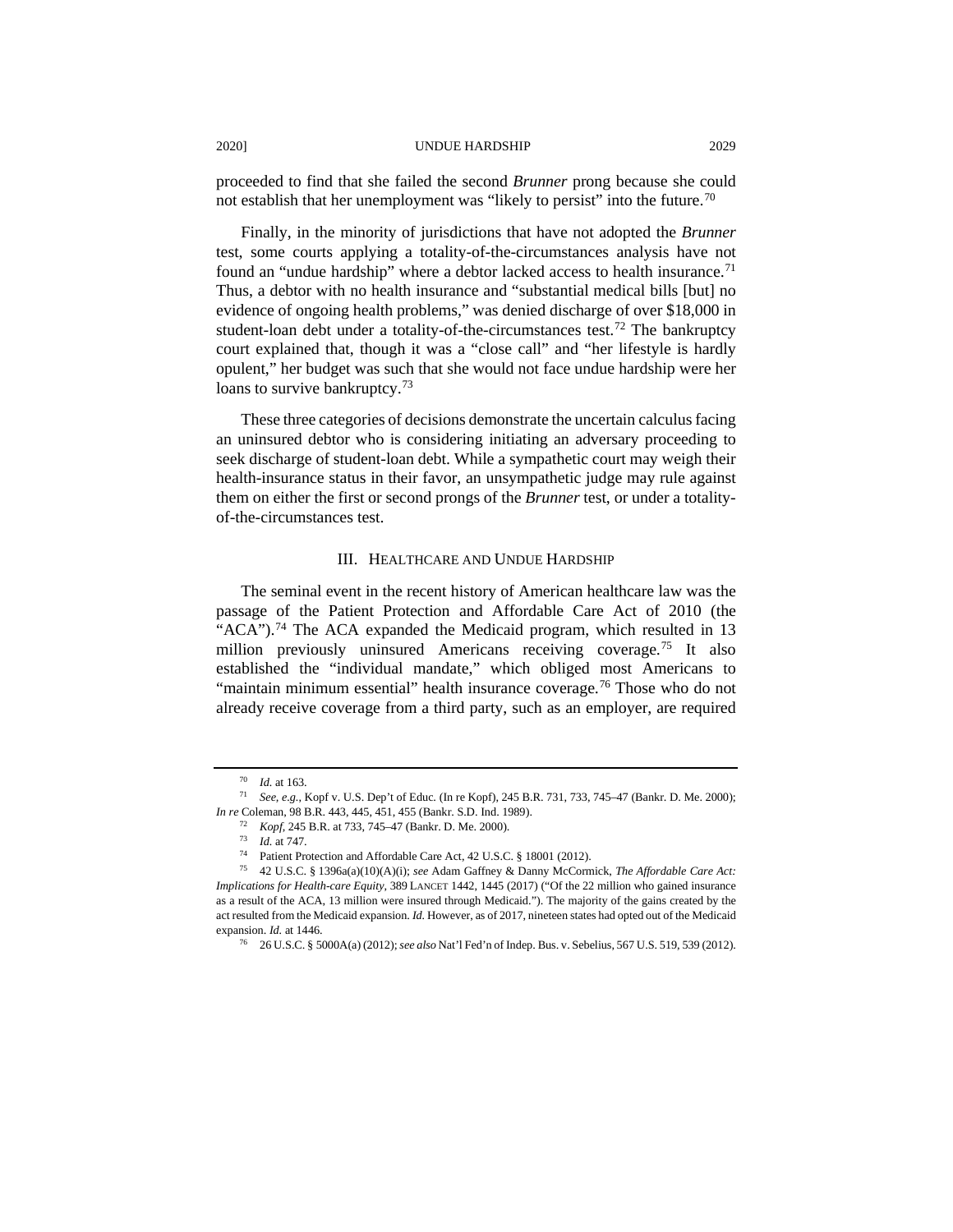to buy health insurance on private markets.<sup>[77](#page-12-0)</sup> The ACA also prohibited the longstanding practice of private insurance companies effectively denying coverage to individuals with preexisting conditions or health issues.[78](#page-12-1)

The ACA was quickly challenged in court. In *National Federation of Independent Business v. Sebelius* ("*NFIB*"), the Supreme Court held that, while the Commerce Clause did not empower Congress to require people to purchase plans in the private health-insurance market, the mandate was nonetheless constitutionally permissible as a tax imposed on those who opt to forgo health insurance coverage.[79](#page-12-2) The creation of the individual mandate demonstrates that Congress and the President sought to remedy many Americans' lack of access to healthcare.[80](#page-12-3) In Justice Ginsburg's concurrence to *NFIB*, she explained the necessity of health insurance in modern American life:

Unlike the market for almost any other product or service, the market for medical care is one in which all individuals inevitably participate . . . . In 2010, on average, an individual in the United States incurred over \$7,000 in health-care expenses. Over a lifetime, costs mount to hundreds of thousands of dollars. When a person requires nonroutine care, the cost will generally exceed what he or she can afford to pay. A single hospital stay, for instance, typically costs upwards of \$10,000. Not all U.S. residents, however, have health insurance. In 2009, approximately 50 million people were uninsured, either by choice or, more likely, because they could not afford private insurance and did not qualify for government aid . . . . Over 60% of those without insurance visit a doctor's office or emergency room in a given year.<sup>[81](#page-12-4)</sup>

As Justice Ginsburg described, insurance provides a guarantee that, when prohibitively expensive medical issues inevitably arise, treatment and medicine can be obtained. Moreover, the absence of health insurance, and the resulting stress, takes a measurable toll on human health: Uninsured status is associated with increased mortality, depressive symptoms, adverse cardiovascular outcomes, and poor overall health.<sup>[82](#page-12-5)</sup>

<sup>77</sup> *See Nat'l Fed'n of Indep. Bus.*, 567 U.S. at 539.

<span id="page-12-1"></span><span id="page-12-0"></span><sup>78</sup> *See id.* at 547–48; *see also* 42 U.S.C. §§ 300gg–300gg-4 (2012) (prohibiting, when considering all provisions together, insurance companies from denying coverage to individuals with preexisting conditions).

<sup>79</sup> *See Nat'l Fed'n of Indep. Bus.*, 567 U.S. at 575.

<span id="page-12-5"></span><span id="page-12-4"></span><span id="page-12-3"></span><span id="page-12-2"></span><sup>80</sup> *See id*. at 592 (Ginsburg, J., concurring) ("The large number of individuals without health insurance, Congress found, heavily burdens the national health-care market.").

<sup>81</sup> *Id.* at 590–92 (Ginsburg, J., concurring) (citations omitted).

<sup>82</sup> *See* Gaffney & McCormick, *supra* note 75, at 1444.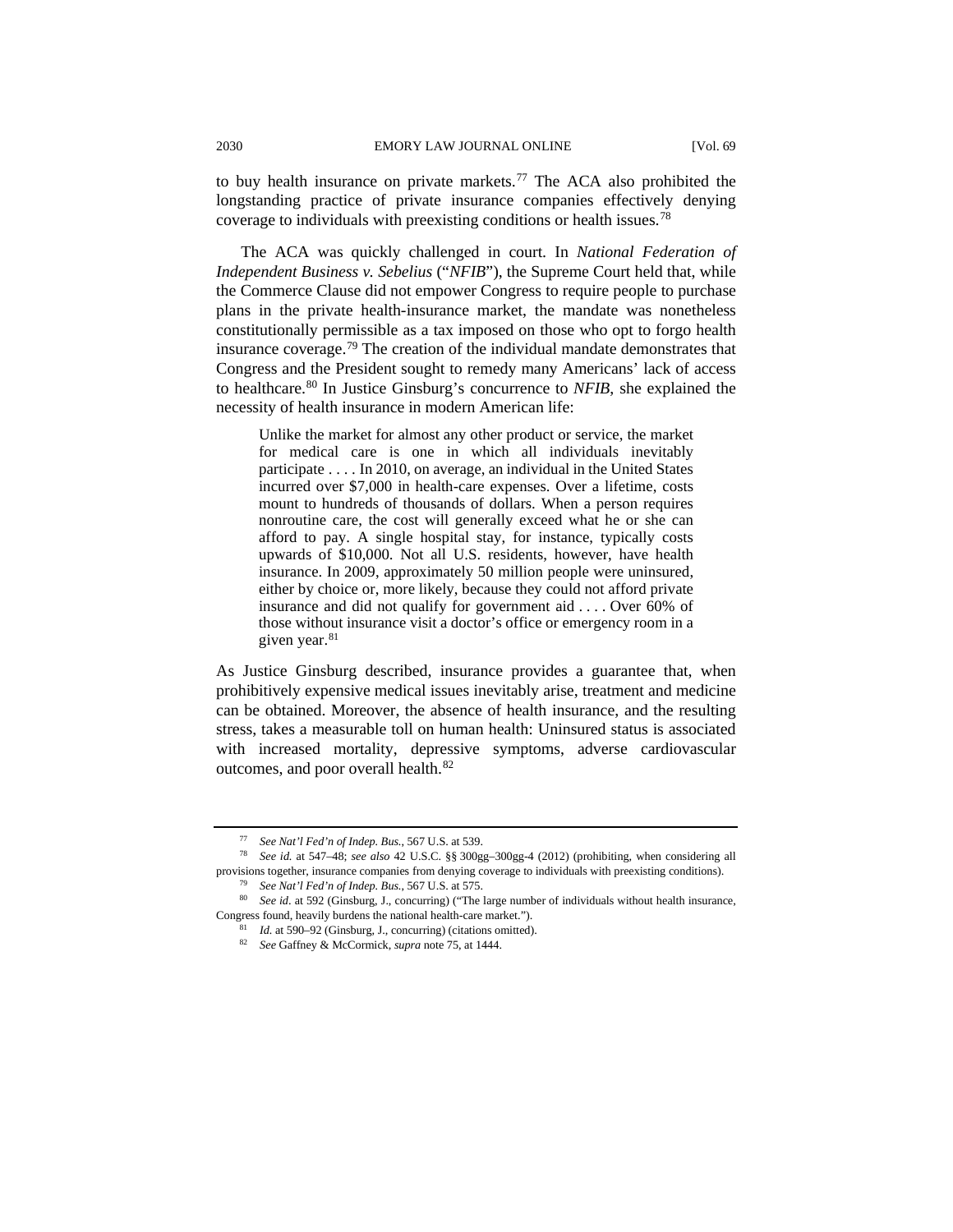The design of the ACA was hotly debated. Its critics on the left have argued that superior results could be achieved more efficiently through a public system (such as a universal Medicare program).  $83$  Its critics on the right, meanwhile, argued that the law was a failure and that alternative reforms could achieve superior results.<sup>[84](#page-13-1)</sup> But these debates have generally focused on the  $ACA$ 's means rather than its goals.<sup>[85](#page-13-2)</sup> As the ACA's subsequent history shows, Congress's judgment about the centrality of health coverage to American life has rarely been subject to serious attack.

The *NFIB* decision did not prove to be the final word on the ACA. Many legislative and judicial battles over the ACA took place between 2010 and 2017, including several failed "bills to repeal, defund, delay, or amend" the  $ACA$ ,  $86$ battles over religious accommodations for organizations that object to birth-control coverage, <sup>[87](#page-13-4)</sup> and additional lawsuits, <sup>[88](#page-13-5)</sup> including at least one significant legal challenge to the ACA that will be reviewed by the Supreme Court after publication of this Essay.[89](#page-13-6) But significantly, most political opposition to the ACA did not challenge Congress's judgment about the necessity of health coverage.

<span id="page-13-0"></span><sup>83</sup> Groups such as the American College of Physicians and the nation's largest nurses' union have called for "a single payer or public option model." *See* Robert Doherty et al., *Envisioning a Better U.S. Health Care System for All: A Call to Action by the American College of Physicians*, 172 ANNALS INTERNAL MED. S3, S4 (2020); Gaffney & McCormick, *supra* note 75, at 1450. Justice Ginsburg noted the constitutionality of such a hypothetical system in her concurrence to *NFIB*, (joined by Justices Sotomayor, Breyer, and Kagan): with "the Social Security Act, Congress installed a federal system to provide monthly benefits to retired wage earners and, eventually, to their survivors. Beyond question, Congress could have adopted a similar scheme for health care. Congress chose, instead, to preserve a central role for private insurers and state governments." *Nat'l Fed'n of Indep. Bus.*, 567 U.S. at 589 (Ginsburg, J., concurring).

<span id="page-13-1"></span><sup>84</sup> *See* Robert Costa & Amy Goldstein, *Trump Vows 'Insurance for Everybody' in Obamacare Replacement Plan*, WASH. POST (Jan. 15, 2017), https://www.washingtonpost.com/politics/trump-vowsinsurance-for-everybody-in-obamacare-replacement-plan/2017/01/15/5f2b1e18-db5d-11e6-ad42-

f3375f271c9c\_story.html; *see also Examining Obamacare Transparency Failures: Hearing Before the H. Comm. on Oversight and Gov't Reform*, 113th Cong. 38 (2014) (statement of Rep. John Mica) ("We have over 40 million people without health insurance. This isn't a success in my estimation.").

See supra notes 83-84 and accompanying text.

<span id="page-13-3"></span><span id="page-13-2"></span><sup>86</sup> Texas v. United States, 945 F.3d 355, 371 (5th Cir. 2019), *cert granted sub nom.* California v. Texas, No. 19-840 (Mar. 2, 2020).

<span id="page-13-4"></span><sup>&</sup>lt;sup>87</sup> *E.g.*, Burwell v. Hobby Lobby Stores, Inc., 573 U.S. 682, 688–90 (2014) ("We must decide in these cases whether the Religious Freedom Restoration Act of 1993 . . . permits the United States Department of Health and Human Services (HHS) to demand that three closely held corporations provide health insurance coverage for methods of contraception that violate the sincerely held religious beliefs of the companies' owners.").

<span id="page-13-6"></span><span id="page-13-5"></span><sup>88</sup> *See, e.g.*, King v. Burwell, 135 S. Ct. 2480, 2488 (2015) (analyzing a challenge of the IRS rule requiring petitioners to either buy health insurance or make a payment to the IRS).

<sup>89</sup> Texas, 945 F.3d at 355.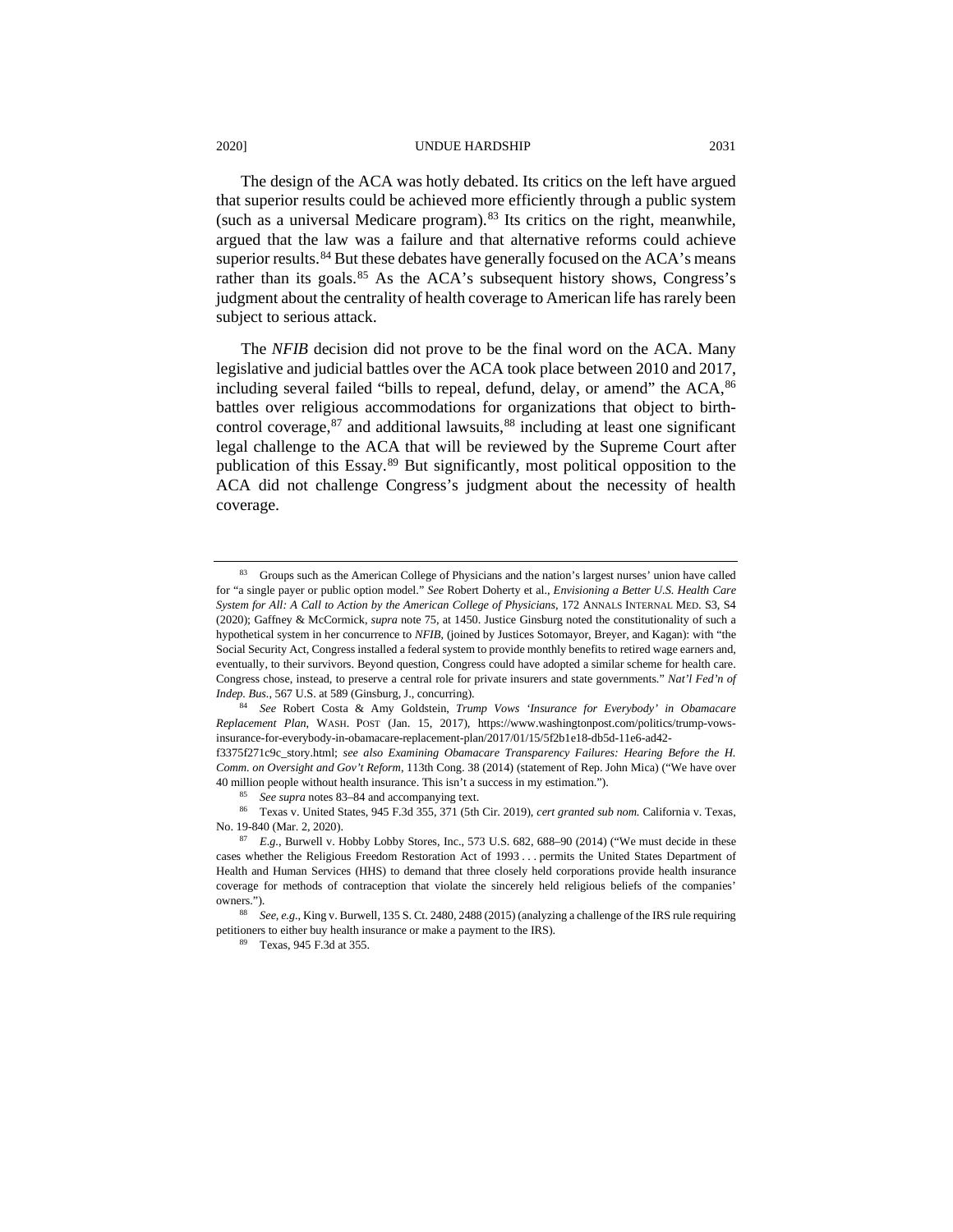After he succeeded Obama, President Trump stated that, in place of the ACA, "[w]e're going to have insurance for everybody .... There was a philosophy in some circles that if you can't pay for it, don't get it. That's not going to happen with us."[90](#page-14-0) A subsequent, unsuccessful attempt by a Republican-controlled House to replace the ACA, spearheaded by then-Speaker Paul Ryan, planned to keep significant parts of its structure intact, including its provisions attempting to offset the cost of private health insurance premiums for those ineligible for employer-sponsored coverage. $91$  A Republican-controlled Congress did enact a law in 2017 that reduced the individual-mandate penalty to \$0, but it did so on the understanding, expressed by numerous lawmakers, that the ACA's other provisions would remain in effect.<sup>[92](#page-14-2)</sup> During his campaign for reelection in 2020, Trump stated that "your healthcare, that I have now brought to the best place in many years, will become the best ever, by far. I will always protect your Pre-Existing Conditions."[93](#page-14-3)

Regardless of whether Congress ultimately designs a healthcare system that leads to genuinely universal coverage, the ACA and the subsequent efforts to reform or replace it demonstrate a consensus that access to healthcare is essential to maintaining a minimal standard of living. Even its fiercest critics, including President Trump, have reiterated rather than repudiated that goal.<sup>[94](#page-14-4)</sup> And even though the tax penalty for violating the mandate has been effectively nullified, as a formal matter Americans are still *required* to purchase health insurance.[95](#page-14-5)

There should be no illusions that the minimum essential coverage provided by the ACA is luxurious. The average annual deductible for a single-coverage "Bronze" plan in 2017 was \$5,731, compared to \$958 for an employersponsored "PPO" plan, and patients who required expensive medication such as retrovirals for HIV paid, on average, \$4,892 out of pocket each year for such drugs.<sup>96</sup> In one student-loan adversary proceeding, a debtor who was covered by

<sup>90</sup> *See* Robert Costa & Amy Goldstein, *supra* note 84.

<sup>91</sup> Gaffney & McCormick, *supra* note 75, at 1449.

<span id="page-14-2"></span><span id="page-14-1"></span><span id="page-14-0"></span><sup>92</sup> *E.g.*, 163 Cong. Rec. S7672 (daily ed. Dec. 1, 2017) (statement of Sen. Toomey) (asserting that the bill does not "change anything except one thing"); 163 Cong. Rec. S7666 (daily ed. Dec. 1, 2017) (statement of Sen. Scott) (asserting that the bill will "take nothing at all away from anyone who needs a subsidy, [or] anyone who wants to continue their coverage"); *see also* CONG. BUDGET OFFICE, REPEALING THE INDIVIDUAL HEALTH INSURANCE MANDATE: AN UPDATED ESTIMATE 1 (2017).

<span id="page-14-4"></span><span id="page-14-3"></span><sup>93</sup> Donald J. Trump (@realDonaldTrump), TWITTER (Jan. 13, 2020, 8:39 AM), https://twitter.com/ realDonaldTrump/status/1216716358676860928.

<sup>94</sup> *See supra* notes 90–93 and accompanying text.

<span id="page-14-6"></span><span id="page-14-5"></span><sup>95</sup> *See Texas*, 945 F.3d at 371–72 ("The individual mandate is still 'on the books' of the U.S. Code and still consists of the three fundamental components it always featured.").

<sup>96</sup> Gaffney & McCormick, *supra* note 75, at 1446–47.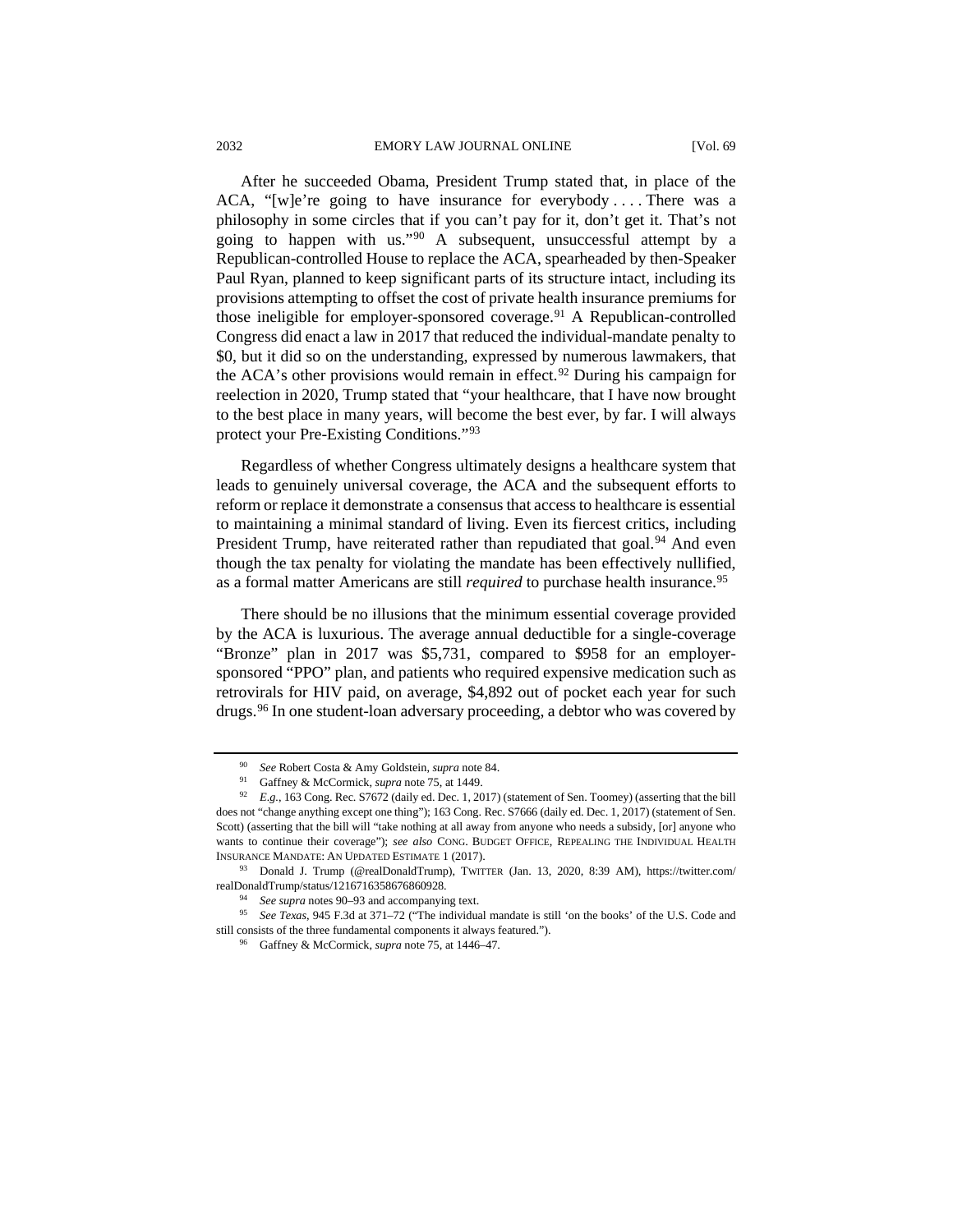her husband's health insurance plan nonetheless paid \$480 per month in medical expenses and \$120 per month in drug expenses out of pocket, against a monthly income of \$1,366 per month.<sup>[97](#page-15-0)</sup> This level of coverage allows for—*at best*—a minimal standard of living.

Yet many are nonetheless unable to afford even minimum insurance, for a variety of reasons. Recall the debtor discussed above who lost her teeth, facing over \$149,000 in student-loan debt with no ability to afford a visit to a dentist.<sup>[98](#page-15-1)</sup> As the court in her bankruptcy filing explained, she "has visited the website www.healthcare.gov to see if she qualifies for subsidies under the Affordable Care Act. However, she testified that she is confused." The court explained further that "[s]he believes she may qualify for a monthly subsidy of more than \$500, but does not know if her son . . . would be covered or if she would have to pay a premium."[99](#page-15-2) Some of those most in need of financial relief, including by way of bankruptcy discharge, have yet to benefit from healthcare reform. These debtors, who are unable to obtain a coverage status that Congress has deemed to be essential,<sup>[100](#page-15-3)</sup> should be entitled to an "undue hardship" discharge when their lack of coverage is related to outstanding student-loan debt.

## IV. COVID-19 WILL ONLY EXACERBATE THE HARDSHIPS FACED BY UNINSURED DEBTORS

This Essay was largely drafted before, but will be published during, the COVID-19 pandemic. The final course that this crisis will take, its impact on society, and the number of lives that will be lost remain far from clear as of this writing. But the pandemic will create a massive strain on the U.S. healthcare system,<sup>[101](#page-15-4)</sup> which will likely drive increased costs for future healthcare consumers.[102](#page-15-5) Absent large-scale intervention, these increased costs may place healthcare coverage out of reach for an even greater number of Americans.

<sup>97</sup> Congdon v. Educ. Credit Mgmt. Corp. (*In re* Congdon), 365 B.R. 433, 436 (Bankr. D. Vt. 2007).

<span id="page-15-2"></span><span id="page-15-1"></span><span id="page-15-0"></span><sup>98</sup> Jolie v. U.S. Dep't of Educ. (*In re* Jolie), No. 12-61188-7, Adv. No. 13-00009, 2014 Bankr. LEXIS 911, at \*4–\*6 (Bankr. D. Mont. Mar. 10, 2014).

<sup>99</sup> *Id.* at \*5 n.4.

<sup>100</sup> *See supra* note 80 and accompanying text.

<span id="page-15-4"></span><span id="page-15-3"></span><sup>101</sup> *See, e.g.*, Neil M. Ferguson et al., *Impact of Non-pharmaceutical Interventions (NPIs) to Reduce COVID-19 Mortality and Healthcare Demand*, IMPERIAL COL. COVID-19 RESPONSE TEAM 8 (Mar. 16, 2020), https://doi.org/10.25561/77482 (predicting that even an "optimal" mitigation strategy would result in an "8-fold higher peak demand on critical care beds over and above the available surge capacity in . . . the US").

<span id="page-15-5"></span><sup>102</sup> Past pandemics of similar scope have had extremely long-lasting impacts. *See, e.g.*, Douglas Almond, *Is the 1918 Influenza Pandemic Over? Long-Term Effects of in Utero Exposure in the Post-1940 U.S. Population*, 114 J. POL. ECON. 672, 672–75 (2006) (examining persistent negative health impacts experienced by cohorts in utero during the 1918 influenza pandemic).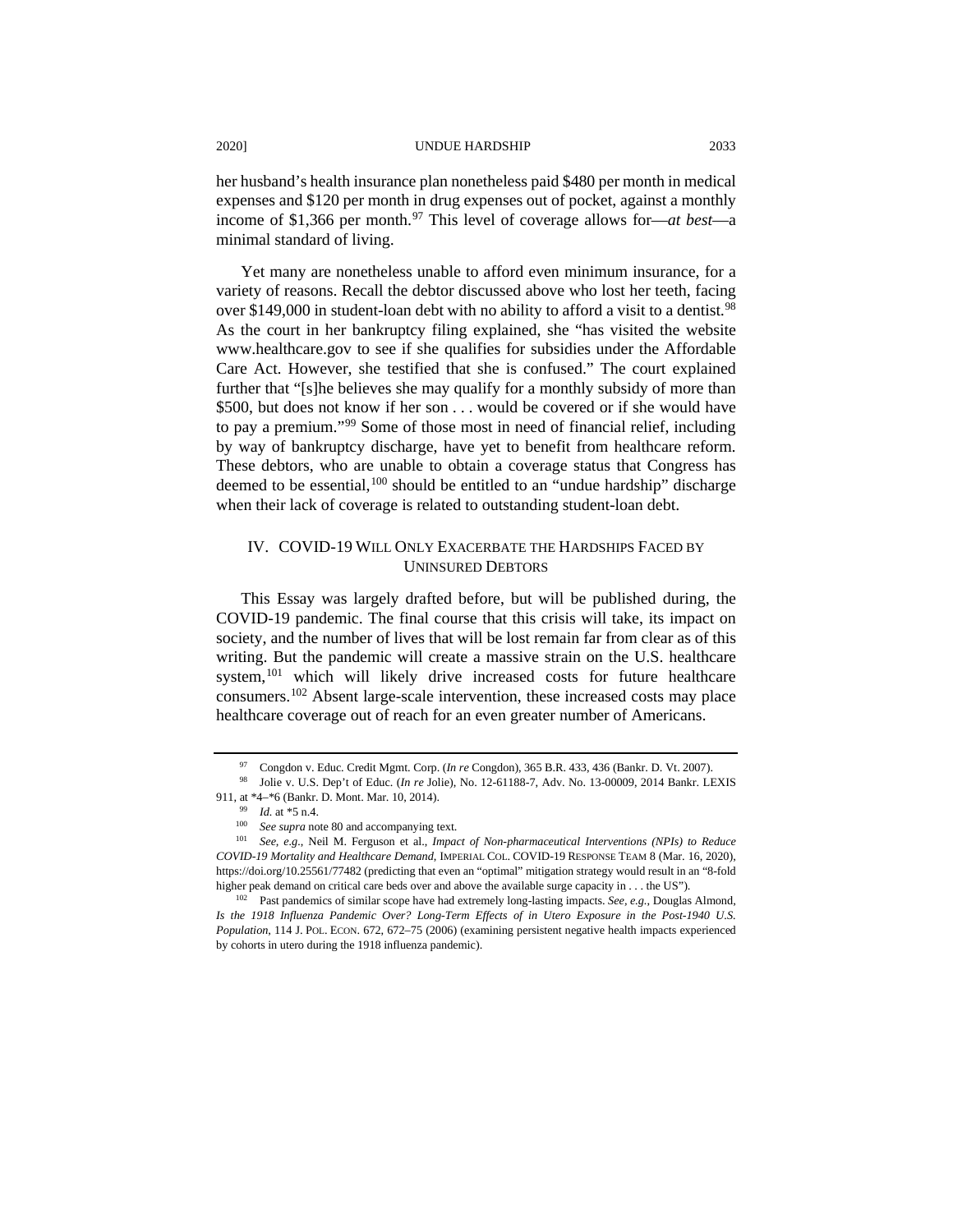Furthermore, while the Department of Education has temporarily waived interest payments for federally held student loans,<sup>[103](#page-16-0)</sup> these short-term relief measures do not apply to private loans. Moreover, it is now estimated that the ongoing partial shutdown of the U.S. economy in response to the pandemic will lead to an unprecedented increase in unemployment.<sup>[104](#page-16-1)</sup> This will necessarily drive many more debtors into bankruptcy, exacerbating the burdens imposed by the student-loan discharge carve out. And in a nation where employer-sponsored health insurance remains the norm, a spike in unemployment will push more of these debtors into the ranks of the uninsured.

While none of these recent and disturbing developments alter the legal analysis of this Essay, they make it all the more critical for courts to urgently reexamine their analysis of "undue hardship" where a student-loan debtor lacks access to healthcare. The bankruptcy courts may not be on the front lines of a pandemic response, but they could nonetheless play a significant role in mitigating some of the economic harms the crisis will inflict on economically vulnerable populations.

### V. A LACK OF HEALTH INSURANCE IS UNDUE HARDSHIP

Bankruptcy laws inherently impact a financially struggling population. Unfortunately, for those within this population, healthcare often remains out of reach. Healthcare reform notwithstanding, among American non-elderly adults, around 25% of the poor and 24% of the near-poor lack any health insurance.<sup>105</sup> As many as 44.8% of low-income non-elderly adults had unmet medical needs owing to cost in 2015.<sup>[106](#page-16-3)</sup> Moreover, an ever-expanding number of workers at "gig-economy" corporations are classified as independent contractors rather than employees, rendering them ineligible for employer-sponsored healthcare benefits<sup>[107](#page-16-4)</sup> and forced to depend on more expensive marketplace plans.<sup>108</sup>

<span id="page-16-0"></span><sup>103</sup> *See President Trump Announces More Actions to Confront Global Pandemic* (Mar. 20, 2020), https://www.whitehouse.gov/articles/president-trump-actions-to-confront-pandemic/).

<span id="page-16-1"></span><sup>104</sup> *See* Steve Matthews, *U.S. Jobless Rate May Soar to 30%, Fed's Bullard Says*, BLOOMBERG NEWS (Mar. 22, 2020); Jim Zarroli & Avie Schneider, *3.3 Million File for Unemployment Claims, Shattering Records,*  N.P.R. (Mar. 26, 2020) (noting an increase in unemployment claims from 282,000 to 3.28 million over the course of one week).<br> $\frac{105}{\text{Cef}}$ 

Gaffney & McCormick, *supra* note 75, at 1445.

<sup>106</sup> *Id.*

<span id="page-16-4"></span><span id="page-16-3"></span><span id="page-16-2"></span><sup>107</sup> *See* Scott Rodd, *Uber, Lyft, Postmates Refuse to Comply with California Gig Economy Law*, NPR (Jan. 4, 2020, 6:01 AM), https://www.npr.org/2020/01/04/793142903/as-california-tries-to-make-contractworkers-employees-industries-push-back.

<span id="page-16-5"></span><sup>108</sup> Gaffney & McCormick, *supra* note 75, at 1448 ("Cost sharing in marketplace plans is generally higher than in employer-sponsored plans.").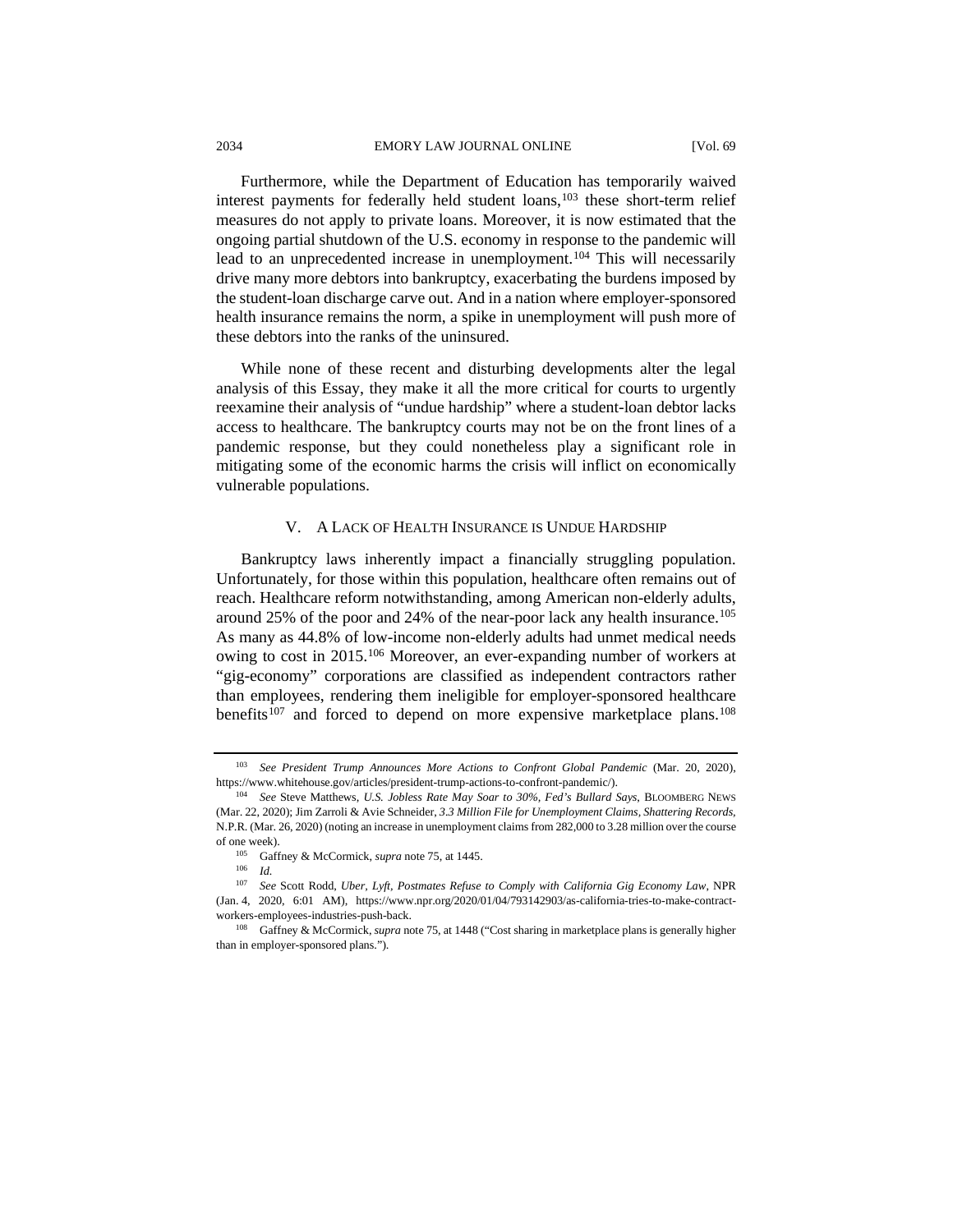American's uninsured population remains large, at a time when rising college tuition,<sup>[109](#page-17-0)</sup> ballooning student borrowing,<sup>110</sup> and wage stagnation<sup>[111](#page-17-2)</sup> all continue to push young Americans toward financial struggles. These longstanding trends now stand to be greatly exacerbated by a global pandemic and resulting economic disruption.

Some bankruptcy courts have recognized the necessity of health insurance for student-loan debtors, at least in context of the first prong of *Brunner*. [112](#page-17-3) The Bankruptcy Court for the Western District of New York, for example, held clearly that, in "the view of this court, a minimal standard of living would incorporate the procurement of basic health insurance."[113](#page-17-4) However, despite Congress's determination that all Americans must obtain "minimum essential" health insurance, many debtors who cannot afford to do so while repaying student loans are nevertheless unable to convince a court that they are suffering an "undue hardship.["114](#page-17-5) This is a perverse result that should be reversed.

One culprit is an overly narrow interpretation of the *Brunner* test applied by many courts. At a minimum, a court should find that the standard of living of any uninsured filer falls below the "minimal" threshold set forth by the first *Brunner* prong. But a larger problem is that, even when the first prong is satisfied, an uninsured filer may nevertheless fail to convince a court that their below-minimal standard of living is likely to persist under the second prong.[115](#page-17-6)

This is problematic. Those who can demonstrate an ongoing medical hardship, such as a chronic illness, are more likely to also successfully demonstrate that their financial troubles will persist under the second *Brunner*

<sup>109</sup> Addo, Houle & Simon, *supra* note 2, at 64.

<sup>110</sup> Scott-Clayton, *supra* note 1.

<span id="page-17-2"></span><span id="page-17-1"></span><span id="page-17-0"></span>From 1947 through 1979, earnings for the bottom 90% of U.S. workers increased, on average, by 2% annually, but since 1979 have increased by only, on average, 0.5% annually. *See* Nathan Wilmers, *Wage Stagnation and Buyer Power: How Buyer-Supplier Relations Affect U.S. Workers' Wages, 1978 to 2014*, 83 AM. SOC. REV. 213, 214 (2018).

<span id="page-17-3"></span><sup>112</sup> *See, e.g.*, Armesto v. N.Y. State Higher Educ. Servs. Corp. (*In re* Armesto), 298 B.R. 45, 47 (Bankr. W.D.N.Y. 2003) (citing Brunner v. N.Y. State Higher Educ. Servs., 831 F.2d 395 (1987)).

<sup>113</sup> *Armesto*, 298 B.R. at 47. 114 See *supra* Part III.

<span id="page-17-6"></span><span id="page-17-5"></span><span id="page-17-4"></span><sup>115</sup> *E.g.*, Flickinger-Luther v. Educ. Credit Mgmt. Corp. (*In re* Flickinger-Luther), 462 B.R. 157, 160–64 (Bankr. W.D. Pa. 2012). *See also* Congdon v. Educ. Credit Mgmt. Corp. (*In re* Congdon), 365 B.R. 433, 438 (Bankr. D. Vt. 2007) ("Although the Plaintiff . . . has testified persuasively that she has significant and debilitating emotional disorders that impede her ability to obtain employment, she has not established that her future prospects are hopeless or that her inability to repay her student loan debt will continue over an extended period of time.").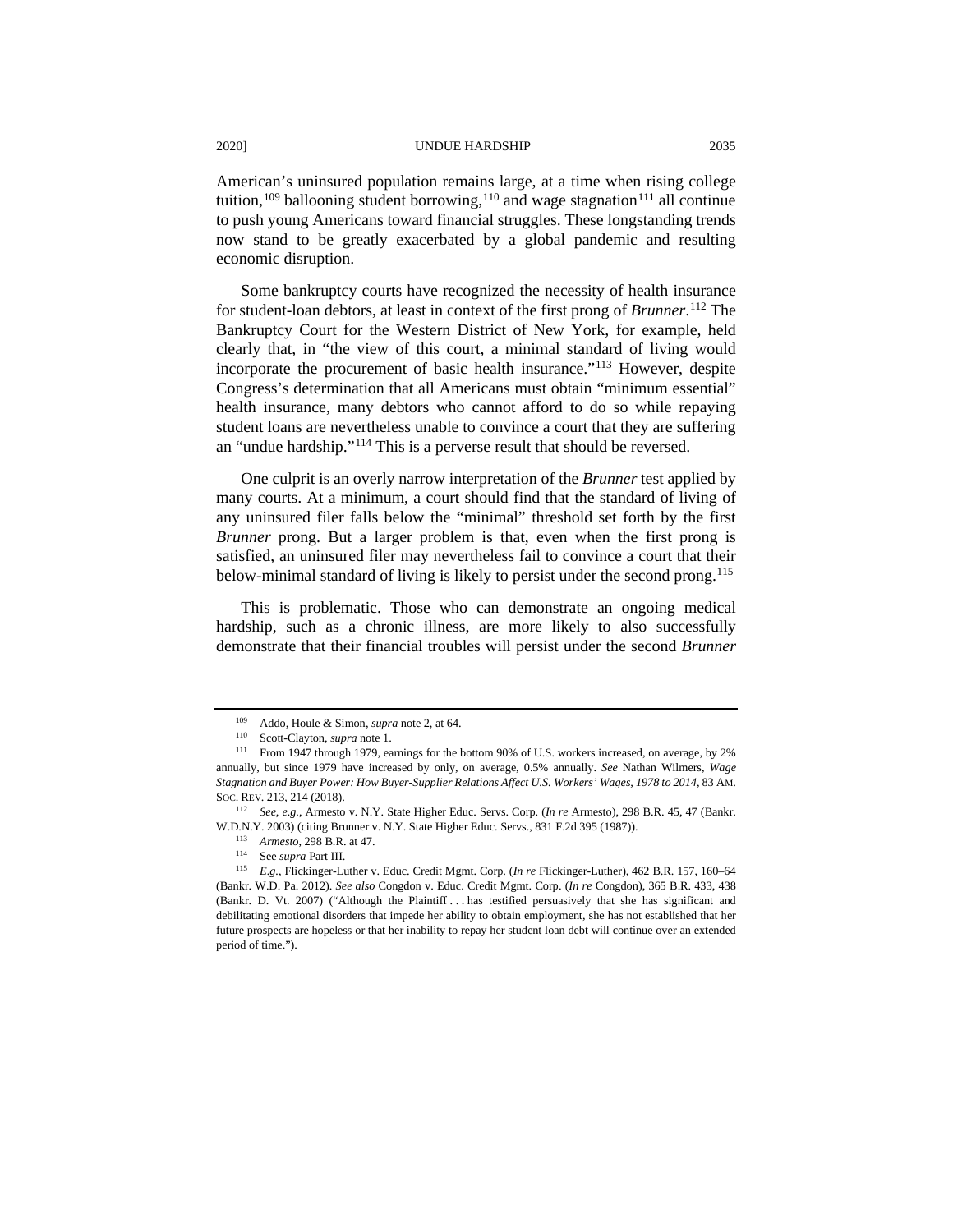prong.[116](#page-18-0) But diagnosis of a medical hardship typically requires access to medical specialists, and bankruptcy courts have held that a debtor's own "testimony about the state of her health . . . has only limited value" if it is not "corroborated by some evidence that supports the debtor's position."[117](#page-18-1) This poses a Catch-22 for uninsured debtors, who may not be able to afford to see the specialists they need to obtain an admissible diagnosis and convince a court of their condition.

For example, in one case an uninsured debtor asserted that she had anxiety disorder resulting from a sexual assault, but she was unable to locate any medical records from the last time she had received treatment—years before the proceeding—and "[n]o medical records of any kind were exhibited at trial."[118](#page-18-2) She failed to obtain a discharge.<sup>[119](#page-18-3)</sup> Lack of insurance, and the resulting inability to obtain an admissible medical diagnosis, can thus put debtors at an evidentiary disadvantage when trying to meet their burdens under *Brunner*.

In addition to this evidentiary disadvantage, an uninsured debtor is more likely to continue struggling financially, as uninsured populations with unmet medical needs have poorer overall mental and physical health outcomes, which in turn impact a debtor's future ability to repay loans.<sup>[120](#page-18-4)</sup> These effects may even be compounded by the negative mental health outcomes that have been observed in populations with significant student debt.<sup>[121](#page-18-5)</sup> This provides further reason to hold that uninsured status is an undue hardship.

Perhaps the best way to solve this problem is to recognize that *Brunner* is simply a "judicial gloss" on the statutory language of "undue hardship."<sup>122</sup> It was formulated not to restrict the operation of the underlying statute but instead to elucidate it. Courts would reach better results were *Brunner* to be restricted to situations where the debtor's situation is sufficiently ambiguous to preclude a court from determining "undue hardship" based on the plain text of the statute. In contrast, where the debtor's hardship is unambiguous, courts should rule without resorting to a judicially created multi-part test. As I have argued above, where a debtor cannot maintain the basic healthcare that Congress has

<sup>116</sup> Iuliano, *supra* note 21, at 518–20.

<span id="page-18-6"></span><span id="page-18-5"></span><span id="page-18-4"></span><span id="page-18-3"></span><span id="page-18-2"></span><span id="page-18-1"></span><span id="page-18-0"></span><sup>117</sup> *Congdon*, 365 B.R at 438–39 (citing Lowe v. Educ. Credit Mgmt. Corp. (*In re* Lowe), 321 B.R. 852, 859 (Bankr. N.D. Ohio 2004)).

<sup>118</sup> *In re* Greene, 484 B.R. 98, 105 (Bankr. E.D. Va. 2012).

<sup>119</sup> *Id*. at 134.

<sup>120</sup> *See* Gaffney & McCormick, *supra* note 75, at 1445. 121 *See* Walsemann, Gee & Gentile, *supra* note 32 at 85.

<sup>122</sup> *See* Krieger v. Educ. Credit Mgmt. Corp*.*, 713 F.3d 882, 884 (7th Cir. 2013).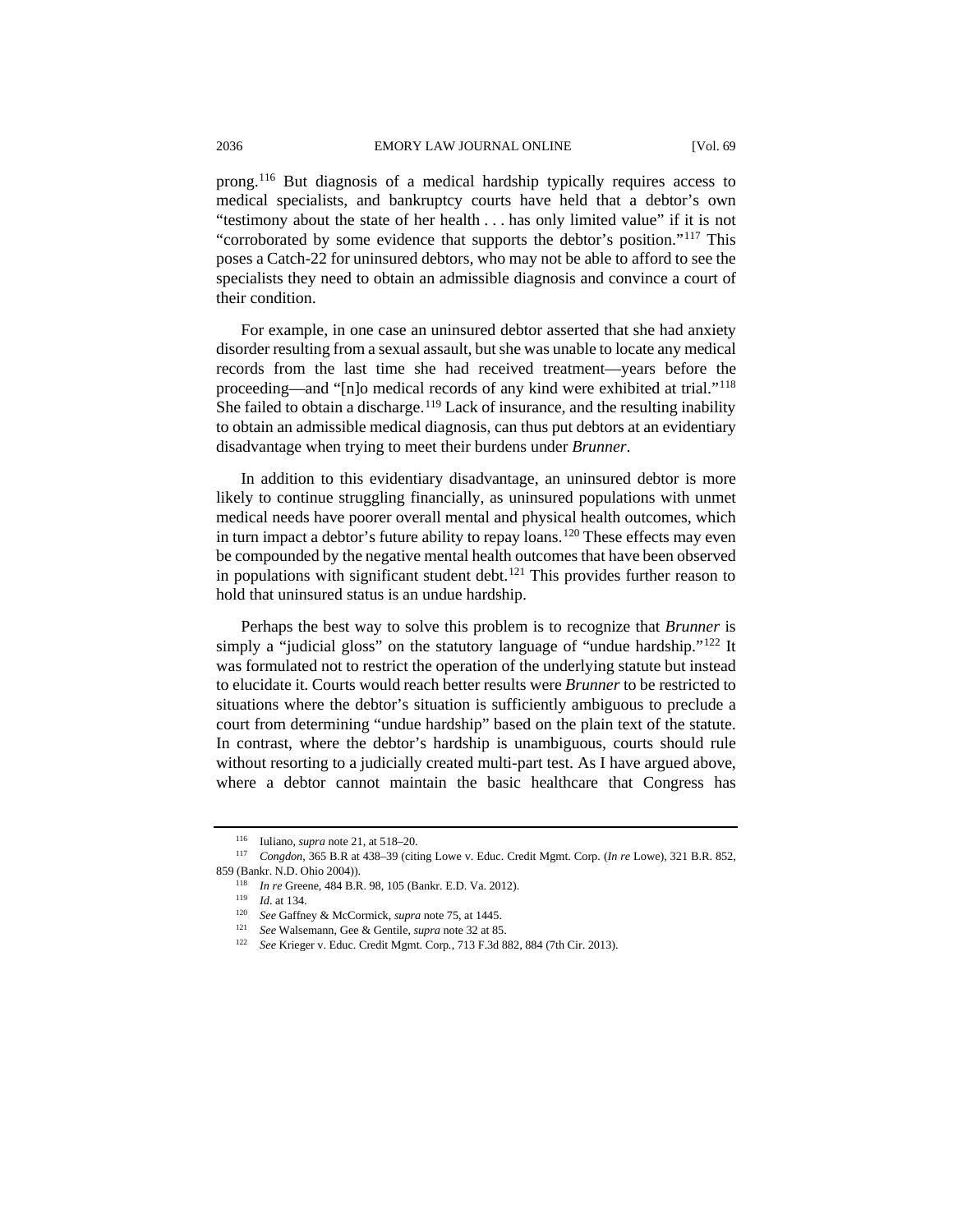determined all Americans should have, undue hardship is unambiguous, and the resulting discharge should be automatic.

An inevitable objection to this proposal will be the prospect of student-loan debtors opting to temporarily forgo health insurance as a choice, for the sole purpose of discharging debt in a bankruptcy proceeding.<sup>[123](#page-19-0)</sup> To be sure, no debtor should be permitted to defraud lenders by intentionally foregoing coverage for the purpose of a bankruptcy petition, all the while planning to restore coverage once a discharge is granted. But there is no need for courts to address this concern by insisting on a draconian "undue hardship" analysis. Chapter 13 already specifies that a plan should be confirmed only if a filer has acted in good faith,  $124$  and Chapter 7 already provides that a court may dismiss any case on a finding that "granting of relief would be an abuse of the provisions of this chapter."[125](#page-19-2) The hypothetical fraudulent petitioner, such as a professional school graduate who petitions for bankruptcy despite strong employment prospects, <sup>[126](#page-19-3)</sup> is already barred from obtaining a discharge by these independent provisions. The test for "undue hardship" should thus be formulated to address debtors acting in good faith, not bad-faith actors whose petitions should already be rejected on other grounds.

Similar reasoning guided the Supreme Court in *United Student Aid Funds v. Espinosa*, [127](#page-19-4) when a student loan creditor argued that failing to reverse a discharge for a debtor who had not followed the proper procedure under Chapter 13 would "encourage unscrupulous debtors to abuse the Chapter 13 process.["128](#page-19-5) Writing for a unanimous Court, Justice Thomas explained that:

We acknowledge the potential for bad-faith litigation tactics. But . . . debtors and their attorneys face penalties under various provisions for engaging in improper conduct in bankruptcy proceedings. The specter of such penalties should deter bad-faith attempts to discharge student loan debt . . . . And to the extent existing sanctions prove inadequate to the task, Congress may enact additional

<span id="page-19-4"></span> $127$  559 U.S. 260 (2010).

<span id="page-19-3"></span><span id="page-19-2"></span><span id="page-19-1"></span><span id="page-19-0"></span><sup>123</sup> *E.g.*, Adam J. Williams, *Fixing the "Undue Hardship" Hardship: Solutions for the Problem of Discharging Education Loans Through Bankruptcy*, 70 U. PITT. L. REV. 217, 217 (2008) (posing hypothetical of a law school graduate petitioning for bankruptcy while studying for the bar in order to obtain a discharge before embarking on a lucrative career).

<sup>124</sup> 11 U.S.C. § 1325(a)(3) (2012).

 $125$  11 U.S.C. § 707(b)(1) (2012).

<sup>126</sup> *See supra* note 123 and accompanying text.

<span id="page-19-5"></span><sup>128</sup> *Id*. at 1381–82.